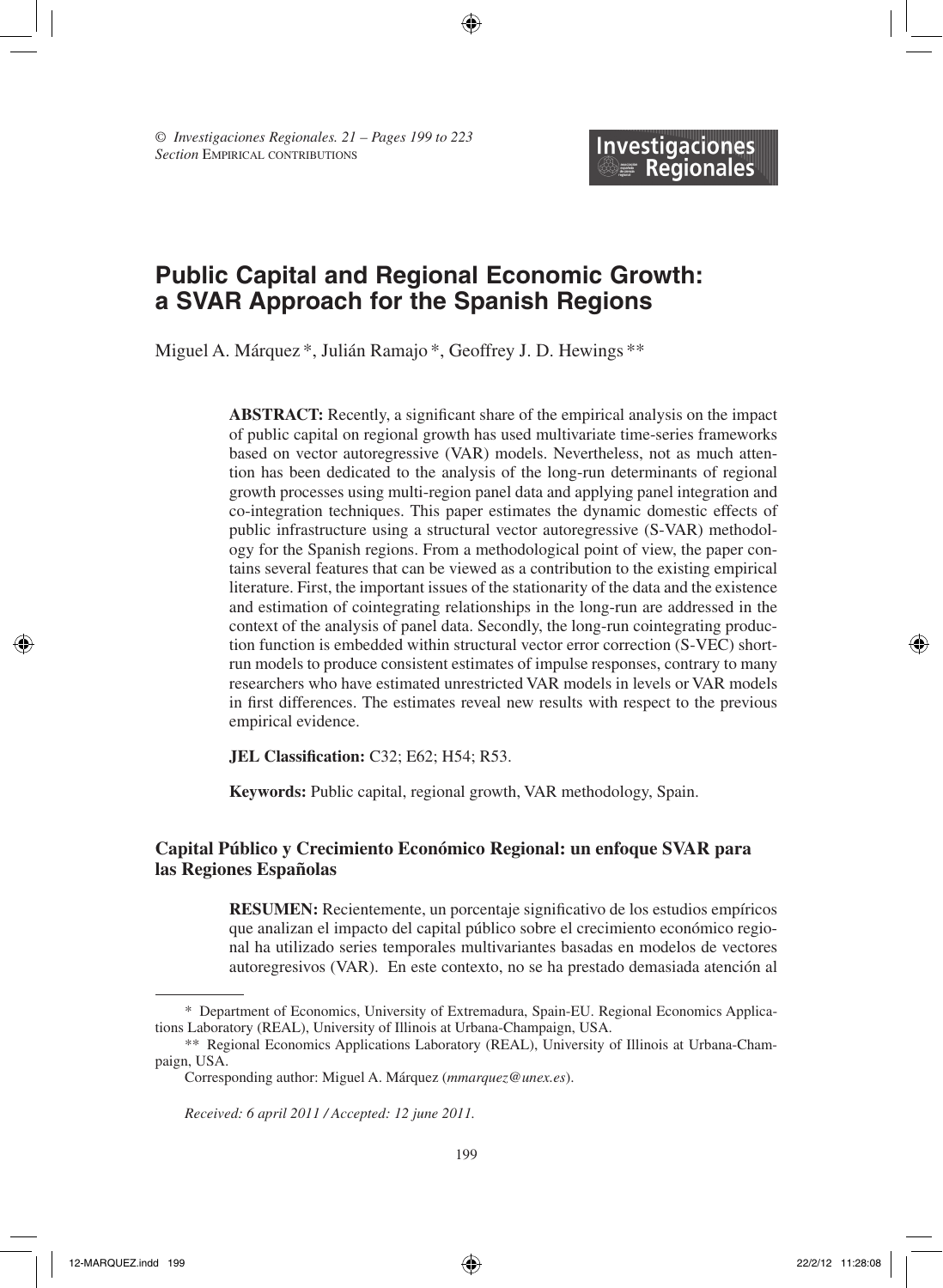análisis de los determinantes a largo plazo de los procesos de crecimiento regional utilizando paneles de datos multi-regionales y aplicando técnicas de integración y cointegración para paneles. Este trabajo estima los efectos domésticos dinámicos de las infraestructuras públicas utilizando una metodología de vectores autorregresivos estructurales (S-VAR) para las regiones españolas. Desde el punto de vista metodológico, el trabajo contiene distintas características que pueden ser vistas como una contribución a la literatura empírica existente. Primero, las importantes cuestiones de la estacionaridad de los datos y de la existencia y estimación de relaciones de cointegración en el largo plazo son abordadas en el contexto del análisis de los datos de panel. En segundo lugar, en los modelos de corto plazo de vectores de corrección de error estructurales (S-VEC) se tiene en cuenta la función de producción de cointegración en el largo plazo para producir estimaciones consistentes de las respuestas a impulsos; esto es contrario a lo que hasta ahora han hecho muchos investigadores, que han estimado modelos VAR sin restringir en niveles, o modelos VAR en primeras diferencias. Las estimaciones muestran resultados nuevos con respecto a la evidencia empírica previa.

**Clasificación JEL:** C32; E62; H54; R53.

**Palabras clave:** Capital Público; Crecimiento Regional; Metodología VAR; España.

# **1. Introduction**

The role of public capital investment has been a critical component of the policy agenda focused on enhancing regional growth. Permanent changes in public capital investment could have important effects on regional economic activity. The theoretical arguments pointing to the role of public capital on economic development are embodied in many of the «New Growth Theory» (NGT) and «New Economic Geography» (NEG) models. These models challenge traditional Neo-Classical Growth Models, which predicted regional convergence without a specific theoretical consideration of the role of public capital: steady-state income per capita is assumed to be independent of the initial conditions, no matter the size of the inherited differences in capital stock.

In contrast, endogenous growth theory was based on the existence of increasing returns and positive externalities (Romer, 1986, 1990; Lucas, 1988, 1993), where the existence of increasing returns could be explained by an intensive investment in knowledge, human capital or infrastructure (e. g., Barro, 1990). In this theoretical context, Barro and Sala-i-Martin (1992) analyzed the growth effects of the flow of productive government spending, while Turnovsky (1997) and Aschauer (2000) considered the growth effects of the stock of public capital. Therefore, the stock of public infrastructures could be among the significant variables conditioning the level and growth of regional productivity, and thus government policy —through its expenditure programs on public capital over space— would have the potential to affect the long-run growth rate of a regional economy.

On the other hand, in the early 1990s, the NEG models provided explanations for the formation of a large variety of economic agglomerations in geographical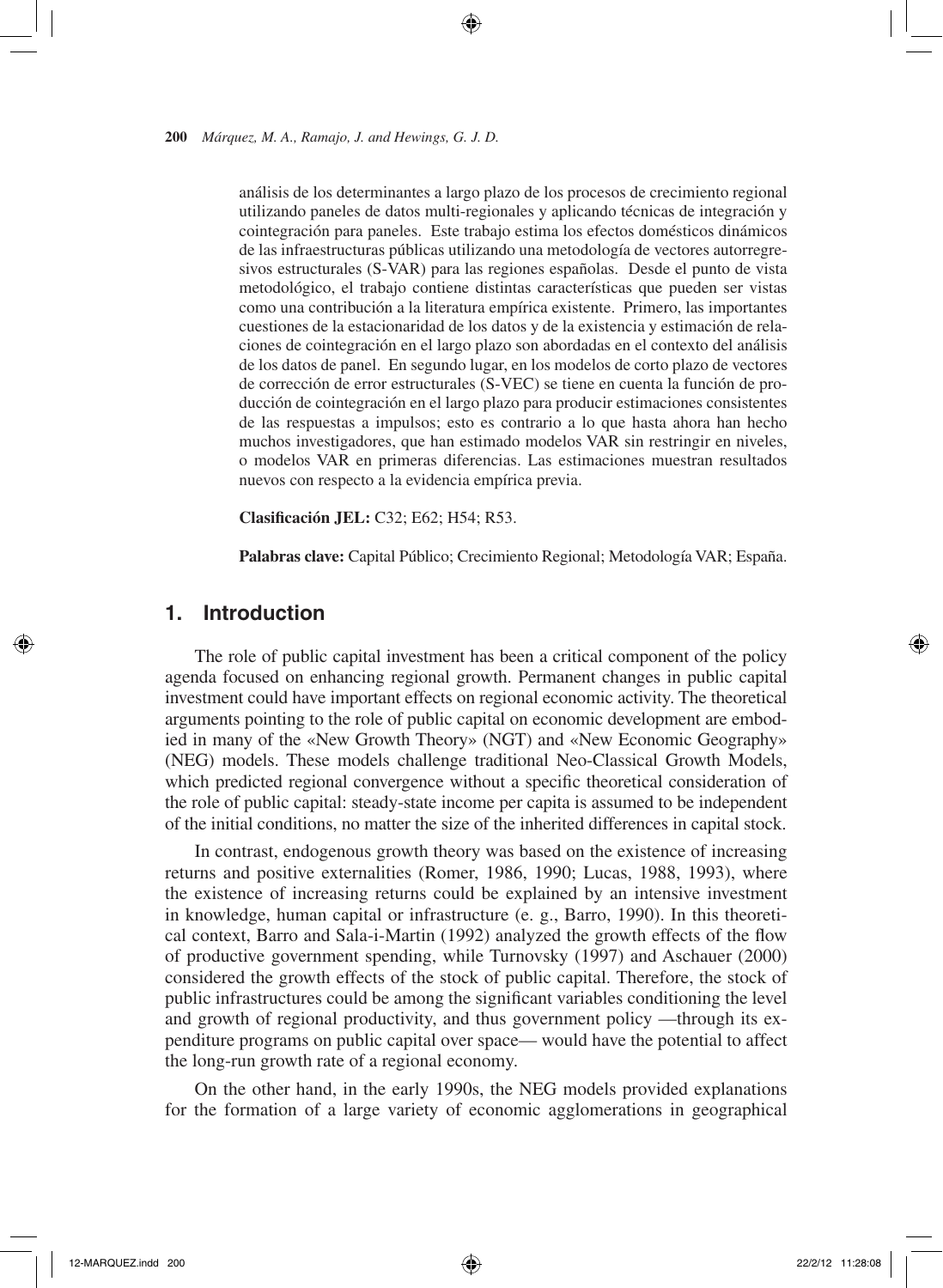space (Fujita and Krugman, 2004). This new line of research emphasizes the interaction among increasing returns to scale, transportation costs (broadly defined) and the movement of productive factors. According to Fujita and Thisse (2002), public expenditure is fundamental in both the reduction of transport costs and in the supply of local public goods, playing a key role in the critical trade-off between increasing returns and transport costs. The general belief is that public capital could increase the productivity of private factors, thereby generating a significant impact on growth. Accordingly, it becomes essential (from a policy evaluation point of view) to have a quantifiable measure of the impact of public investment on the growth performance of receiving economies.

There exist a number of studies (see, among others, Kamps, 2005, and Roca-Sagalés and Sala, 2010, for a comprehensive review) in the literature that documents the effects of public capital on economic growth. Initially, earlier studies (Aschauer, 1989, and Barro, 1990) and the following set of studies have concentrated mostly on country case studies. Lately, a second set of studies (with earlier work from Munnell, 1990) has focused on regions within a country. These econometric studies have shown the importance of spillover effects as potential factors that may affect regional growth. However, an overwhelming amount of research has focused on the measure of spillover effects in the analysis of the aggregate effects of the public capital provision at the regional level (see, for example, Holtz-Eakin and Schwartz, 1995; Boarnet, 1998; and Pereira and Roca-Sagalés, 2003). Adopting this perspective, spillover effects, understood as positive or negative externalities derived from the impact of the public capital provision in a region, would have to be considered when investigating the effects of public capital in one region on the production of other regions.

In sum, the evaluation of the aggregate effects of public capital should contemplate the existence of both direct (domestic) and indirect (spill over) effects. For a region, domestic effects are the effects derived from public capital installed in the region itself, while than spillover effects are derived from public capital installed outside that region. Even then, the issue of domestic effects has been ignored the recent contributions try to improve the measurement of the spillover effects of public capital. Empirical results and policy implications from the existing literature based on spillover effects to regional economies should be complemented, taking into account the own specificities and constraints of such regions derived from the analysis of domestic effects.

In the present paper, the effects of public capital for the 17 regions that make up Spain are measured using a «structural» VAR (S-VAR) approach. The dynamic effects will be considered from a domestic perspective <sup>1</sup>. From a methodological point of view, the paper contains several innovative features that can be viewed as a contribution to the existing empirical literature. First, the important issues of the stationarity of the data and the existence and estimation of cointegrating relationships in the long-run are addressed in the context of the new tools proposed recently

<sup>&</sup>lt;sup>1</sup> This article is complementary to Márquez *et al.* (2010), where the spillover effects of one-time innovations in the public capital installed in a given region on the economic growth of the other Spanish regions (cross-border effects) are estimated by using «bi-regional models».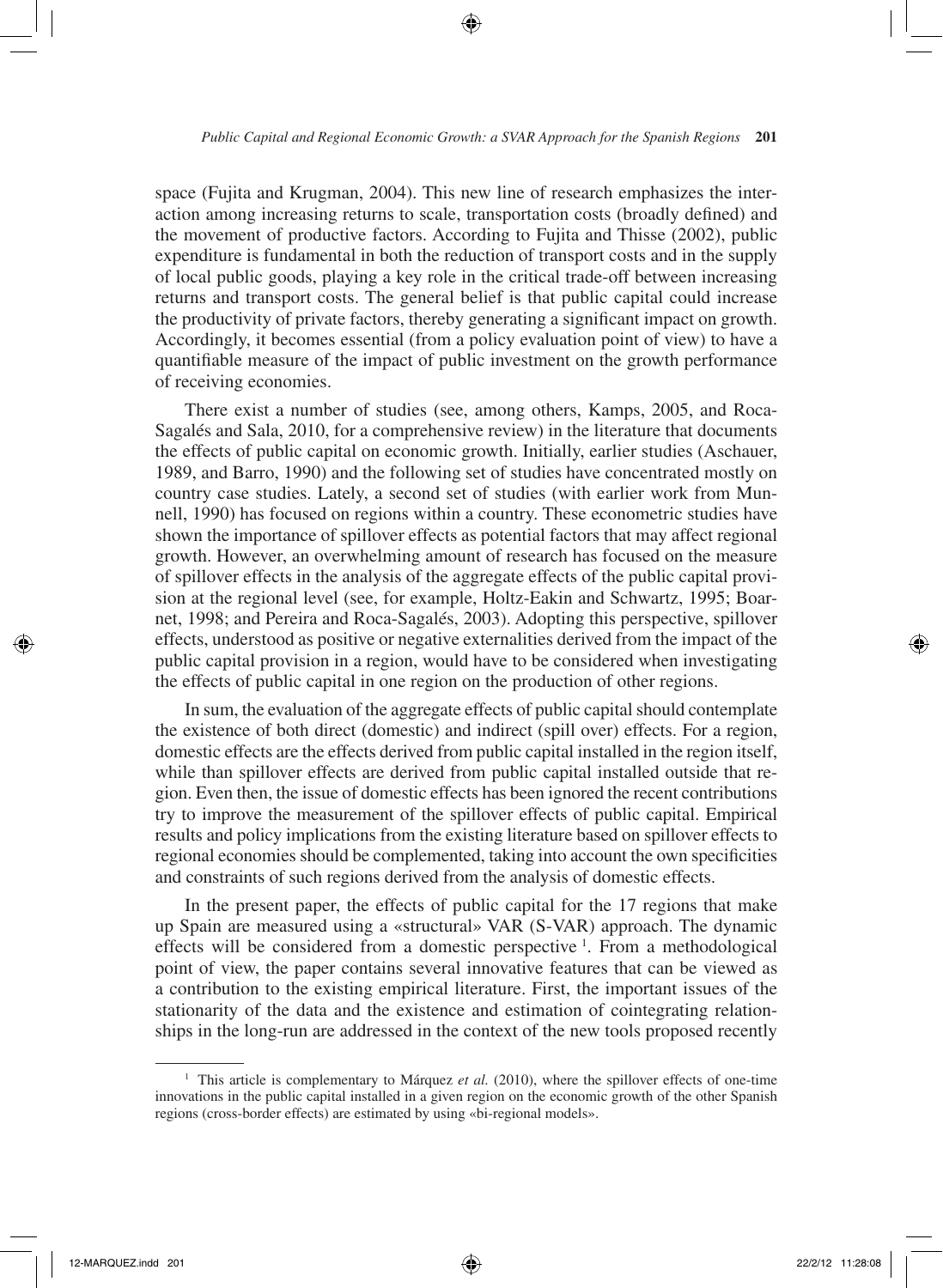for the analysis of panel data<sup>2</sup>. In this sense, to date, none of the existing studies of the impact of public capital investment on the economic growth performance using multi-region panel data has applied panel integration and cointegration techniques to analyze the long-run determinants of regional growth processes. Secondly, based on the integration and cointegration results, the long-run cointegrating production function is embedded within structural vector error correction (S-VEC) short-run models to produce consistent estimates of impulse responses, in contrast to many researchers who have estimated unrestricted VAR models in levels or VAR models in first differences. These models might produce inconsistent estimates of the impulse response functions.

The results could assist in formulating economic policies, complementing the approach shown in Márquez *et al.* (2010), where it is possible to identify the regions where the spillover effects originate. From these findings, the regions that are able to generate spillover effects on other regions are determined, deepening the understanding of the spatial and temporal dynamics of the location of further public investment.

The results on the impact of public capital on regional economic growth in the present paper are somehow unexpected in comparison to previous research findings on the Spanish regional economies. A main determinant of these results is the inclusion in the short-run regional models of an error correction term derived from the estimation of a joint steady-state relationship for the Spanish regional system. The use of the pooled mean group methodology to obtain the estimation of the production function of the regional economic system as one cointegrating vector allowed for cross-section specific heterogeneity in the coefficients of the short-run parameters of the regional VAR models (see Pesaran *et al.*, 1999). Thus, the stability of the regional models in the short-run is ensured by means of an error correction mechanism that takes into account the information of the joint regional equilibrium in the long run.

Departing from the standard method used until now, the application of this empirical approach would be helpful in simulating the domestic effects generated by regional public capital investment in a region on output, employment, and private performance in the same region. The results that were obtained involve both positive and negative domestic effects from public capital. Another contribution derives from the analysis of the spatial distributions of the estimated domestic effects: the long run effects of public capital on private capital show a strong geographic pattern and reveal the presence of positive spatial dependence.

In section 2, a succinct review of the theoretical and empirical literature on public capital and economic growth is presented, with special reference to the Spanish regional case. In section 3, a brief description of the data properties is provided and the empirical results are reported and discussed. The final section summarizes the paper's major findings and offers some policy prescriptions.

<sup>&</sup>lt;sup>2</sup> To separate the long run behaviour from the short run dynamics it is necessary that the variables under consideration are nonstationary [typically integrated of order one, *I*(1)], so that the errors from the long-term cointegrating relationships could be stationary.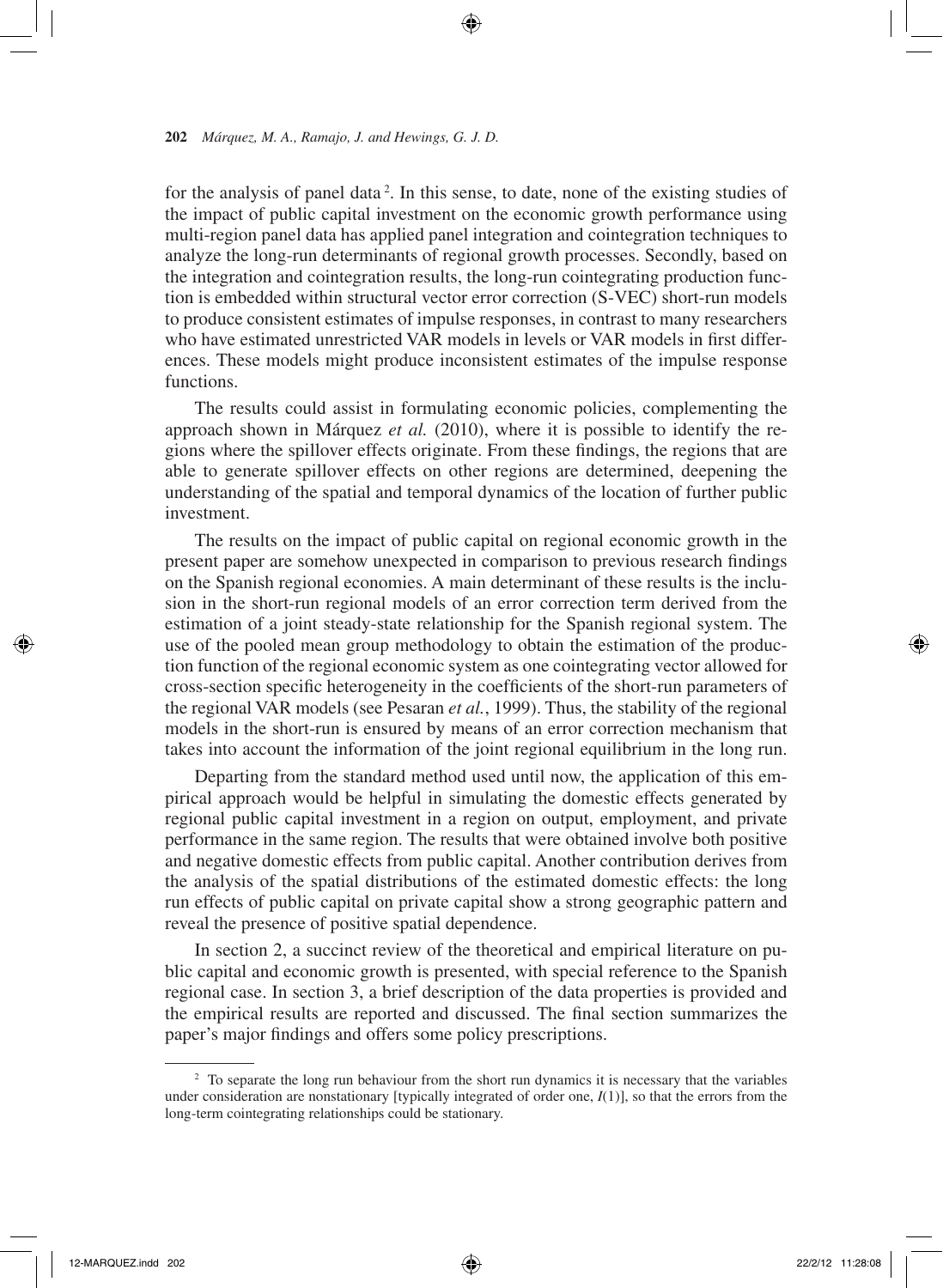# **2. Public capital and regional economic growth**

Public capital has been considered an important instrument of regional policy (see de la Fuente and Vives, 1995). Previous research about the role of public capital in economic growth could be systematized considering different perspectives (see Romp and de Haan, 2007 for a survey of the extensive literature): the definition and scope of the public capital variable; the division between country and regional level studies; the main approaches (production functions, cost functions and VAR/VECM models); and the level of aggregation of the data (data over specific sectors or data over all sectors).

Authors like Aschauer (1989), García-Mila and McGuire (1992) and Munnell (1992), among others, have applied neoclassical production functions. Their findings provide a diversity of results, making it difficult to obtain any definitive conclusions. Further, several inconsistencies have been reported. The single-equation regression model used by Aschauer has potential econometric problems like spurious regression due to non-stationarity of the data, possible misspecification of the production function, endogeneity and/or the direction of causality from public capital to productivity. With respect to the problem of the spurious regression, cointegration theory provides a means of approaching this problem, taking into account the non-stationarity problem. The missing variables problem makes reference to the possible omission of relevant variables like those indicated by NGT (e. g., knowledge, human capital, R&D investment, etc.). Finally, the direction of causality, that is, the possible influence from economic growth on public capital, causing a problem of endogeneity, is one of the main drawbacks of the production function approach.

Alternatively, the cost function approach (see, for example, Ezcurra *et al.,* 2005 for the Spanish case) measures the impact of public capital on economic growth in terms of cost-savings benefits. This approach evaluates whether costs decrease with public capital provision. The cost-function approach is more flexible than the production-function approach, and this is its main advantage. Nevertheless, the requirement of data for the cost-function approach is greater than in the case of the productionfunction approach.

More recently, in the context of the VAR models, the impulse response analysis has been used as a fundamental tool to simulate the effect that an unexpected change of the public capital would have on another variable, for example, on the value of regional production. The use of the VAR approach to test the significance of the dynamic effects of public capital on economic growth presents some advantages. According to Kamps (2005), this approach allows for the existence of indirect links between the variables under investigation. In addition, if the number of long-run (cointegrating) relationships are tested and estimated consistently, the vector error correction (VEC) models would produce consistent estimates of impulse response functions. With respect to the empirical literature where the VAR methodology has been used to simulate the effects of unexpected changes in the public capital on regional macroeconomic variables for the case of the Spanish regions, a few studies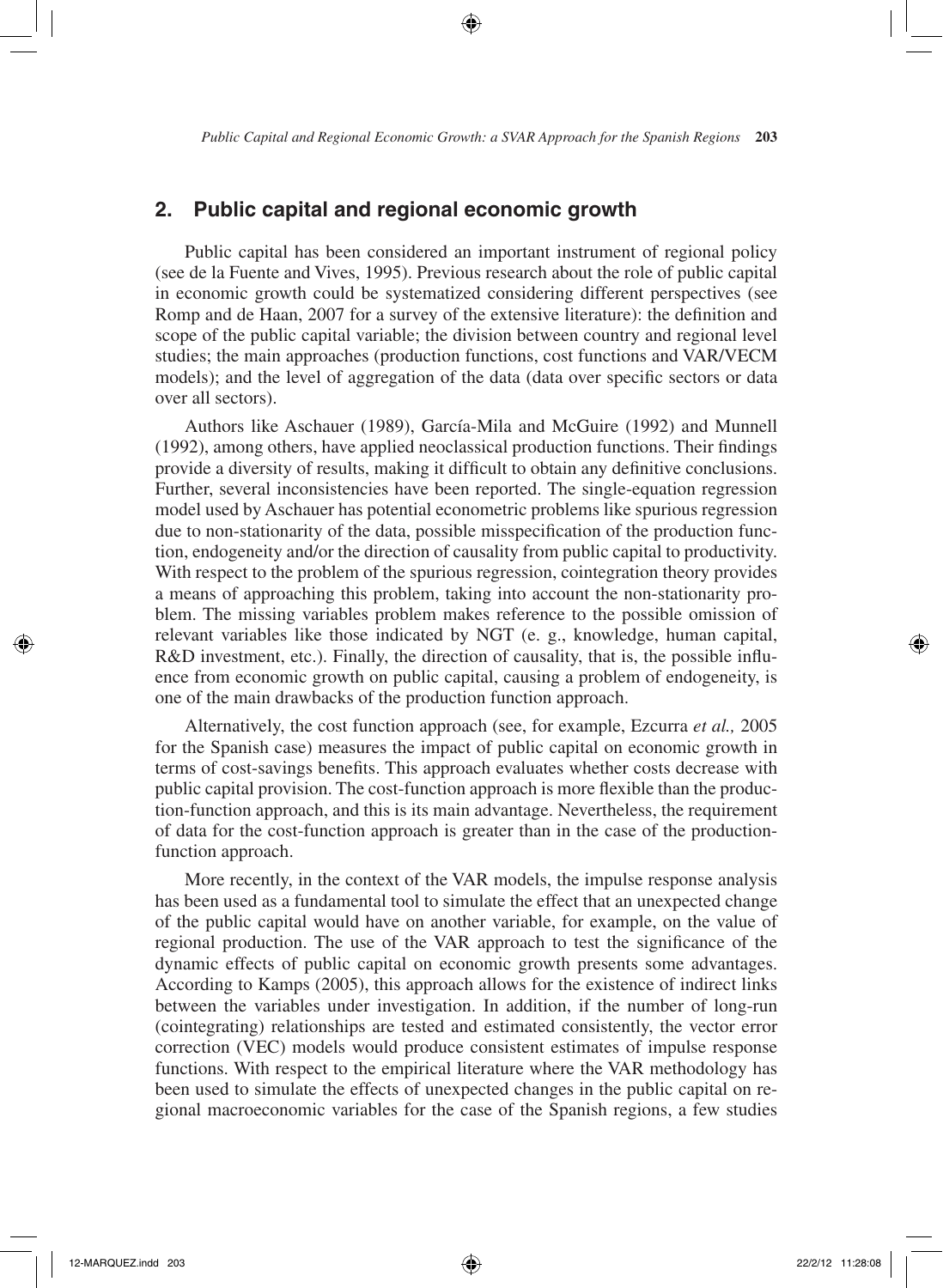like Pereira and Roca-Sagalés (1999, 2001) can be found. Further, Pereira and Roca-Sagalés (2003) and Roca-Sagalés and Sala (2006) have investigated the existence of regional spillover effects of public capital formation in the economic regional system of Spain.

Regional economic growth could be affected by public capital through different mechanisms. The most direct way is the consideration of public capital as a factor of production (see Sturm, 1998). The effects derived from the interactions between public capital and private capital would be another way. In this sense, the existence of a positive effect of public investment on private capital accumulation was obtained by Martínez-López (2006) for the Spanish regions over the period 1965-1997. On the other hand, the new economic geography (Krugman, 1991; Fujita *et al.,* 1999) suggests that public capital may affect regional economic growth through its influence on transport costs. More public capital (specially transport infrastructure) could have an important impact on market access (see, for example, Redding and Venables, 2004, or Head and Mayer, 2004). Good access to large markets (high market access) may prove to be critical in the explanation of regional economic performance.

Finally, it is important to highlight that the distinction between short- and longrun effects of public capital is important in regional economic analysis. There is no reason to believe that public capital has the same spatial impact whether in terms of sign or magnitude of its effects in both the long- and the short-run. In this sense, and with respect to the long-run effects of public investment, Baxter and King (1993) note that an unexpected (permanent) increase in public investment will induce a response of output. This long run response will be both direct and indirect (derived from the supply-side effect generated by private capital and labor). On the other hand, considering the short run effects of public investment, Baxter and King (1993) declare that an unexpected (permanent once it occurs) shock in the stock of public capital will imply a transition of the economy to the new steady state. During this transition, the stock of public capital accumulates, increasing the output. This accumulation involves a governmental absorption of resources that could generate some interactions. As a result, the rising stock of public capital will alter the stock of private capital and labor through the change of the marginal product. Obviously, this theoretical difference between short- and long-run effects has important empirical implications as demonstrated example, by Moreno *et al.* (2002) who determined the short- and long-run effects of public infrastructure in the context of manufacturing industries in the Spanish regions using aggregated cost functions. In summary, one might venture to say that public capital could be a complement or substitute with respect to private capital and employment, conditioning the pattern of the output responses; further, the response could be different in the long- and short-run.

As documented in the literature on the effects of public infrastructure, although there is a general consensus of the need for a certain level of public capital, the results obtained are inconclusive. The studies analyzing the impact of public capital on regional output and regional productivity generally point to the effectiveness of public capital as a tool for regional policy; some examples are provided in order to reveal the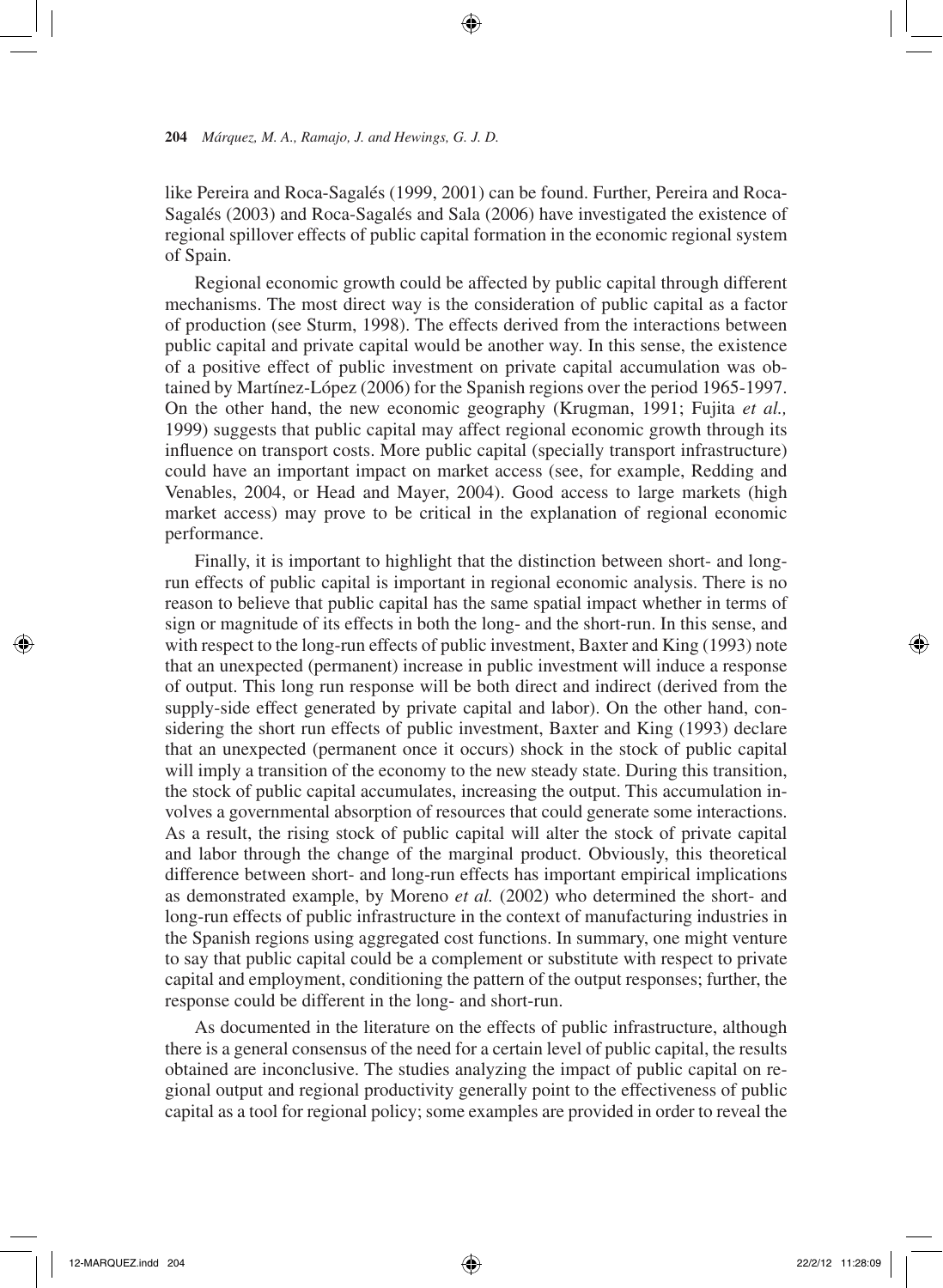different conclusions that have been derived to date. Destefanis and Sena (2005), in studying the Italian case, concluded that public capital had positive effects, at least in some Italian regions. Karada *et al.* (2004) used a vector autoregression (VAR) model to estimate long run accumulated elasticities of private sector variables with respect to public capital in the seven geographical regions of Turkey. These authors showed evidence of the positive effects of public capital on private output in five of the seven regions. However, for some regions, public capital crowds out private sector inputs. Sloboda and Yao (2008) analyzed interstate spillovers of private capital and public spending in the United States; they detect crowding out effects among the 48 contiguous states for the period 1989-2002.

For the Spanish economy, the general perception is the existence of positive effects such as Cantos *et al. (*2005), Ezcurra *et al.* (2005), Moreno *et al.* (2002), Boscá *et al.* (2002), Mas *et al.* (1996). Other studies such as Gorostiaga (1999) and González-Páramo and Martínez (2003) do not show significant effects of public capital stock on economic growth. In the literature, it is argued that the non significant effect of public investment in economic growth is due to the existence of spillover effects. Thus, Salinas-Jiménez (2004), obtains positive effects for the Spanish case, but only if spillover effects were taken into account.

# **3. The dynamic domestic effects of public capital on the Spanish regions: new evidence from structural VAR** models

This section describes an empirical application analyzing the domestic effects of public capital for the Spanish regions. This empirical section is organized as follows. First, the Spanish data used to implement the S-VAR approach are presented. Secondly, panel integration tests are applied to this data set, and the results of the unit roots analysis are reported. Next, panel cointegration tests are employed to test for cointegration, and the results on the estimation of the long-run equilibrium cointegrating relationship are presented. Finally, individual S-VEC short-run models are first presented and then estimated, and the results of an impulse response analysis based on a set of identifying assumptions are shown.

#### **3.1. Spanish regions and data**

Spain is composed of 17 regions and Ceuta and Melilla —two Spanish North African cities— that constitute the so-called Autonomous Communities <sup>3</sup> . In the present work, only the 17 regions in Spain are analyzed (see Figure 1). The Spanish regional system has a marked economic core-periphery pattern, with an unequal

<sup>&</sup>lt;sup>3</sup> The Autonomous Communities have achieved the status of self-governed territories, sharing governance with the Spanish central government within their respective territories.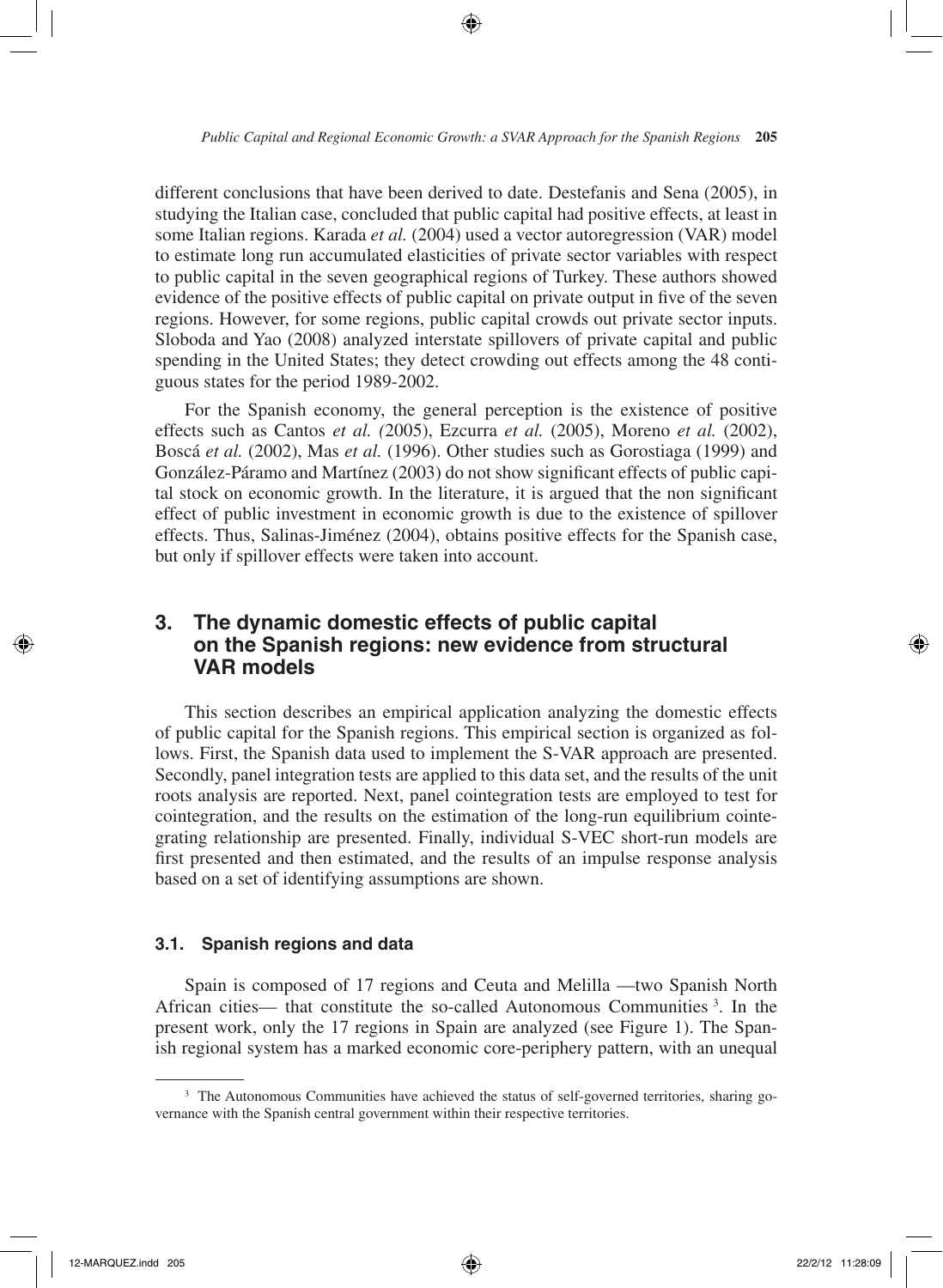economic geography. Traditionally, the peninsular economic periphery is comprised of Castilla-León, Castilla-La Mancha and Extremadura while Madrid, País Vasco, Cataluña and Valencia make up the economic core. Galicia, Andalucía, Murcia, Islas Baleares and Islas Canarias are also considered as «peripheral» regions; while Navarra, La Rioja, and Aragón may be considered as «core» regions. Finally, Asturias and Cantabria are historical «core» regions, but currently experiencing significant industrial restructuring processes.





Accordingly, the panel data-set contains 17 regions over the period 1972-2000; for each region, the variables used are the public net productive capital stock (*PK*), the private net capital stock  $(K)$ , the number of employed persons  $(E)$ , and the real Gross Added Value (*Y*). The regional series for *Y* have been drawn from the Instituto Nacional de Estadística (INE) of Spain and from the Hispadat database (see Pulido and Cabrer, 1994, and Cabrer, 2001) and the time series for *PK*, *K* and *E* have been taken from the Instituto Valenciano de Investigaciones Económicas (IVIE) of Spain. The regional public capital stock comprises public capital owned by the local, regional and national administrations, including transport infrastructures (roads, ports, airports and railways), water and sewage facilities and urban structures.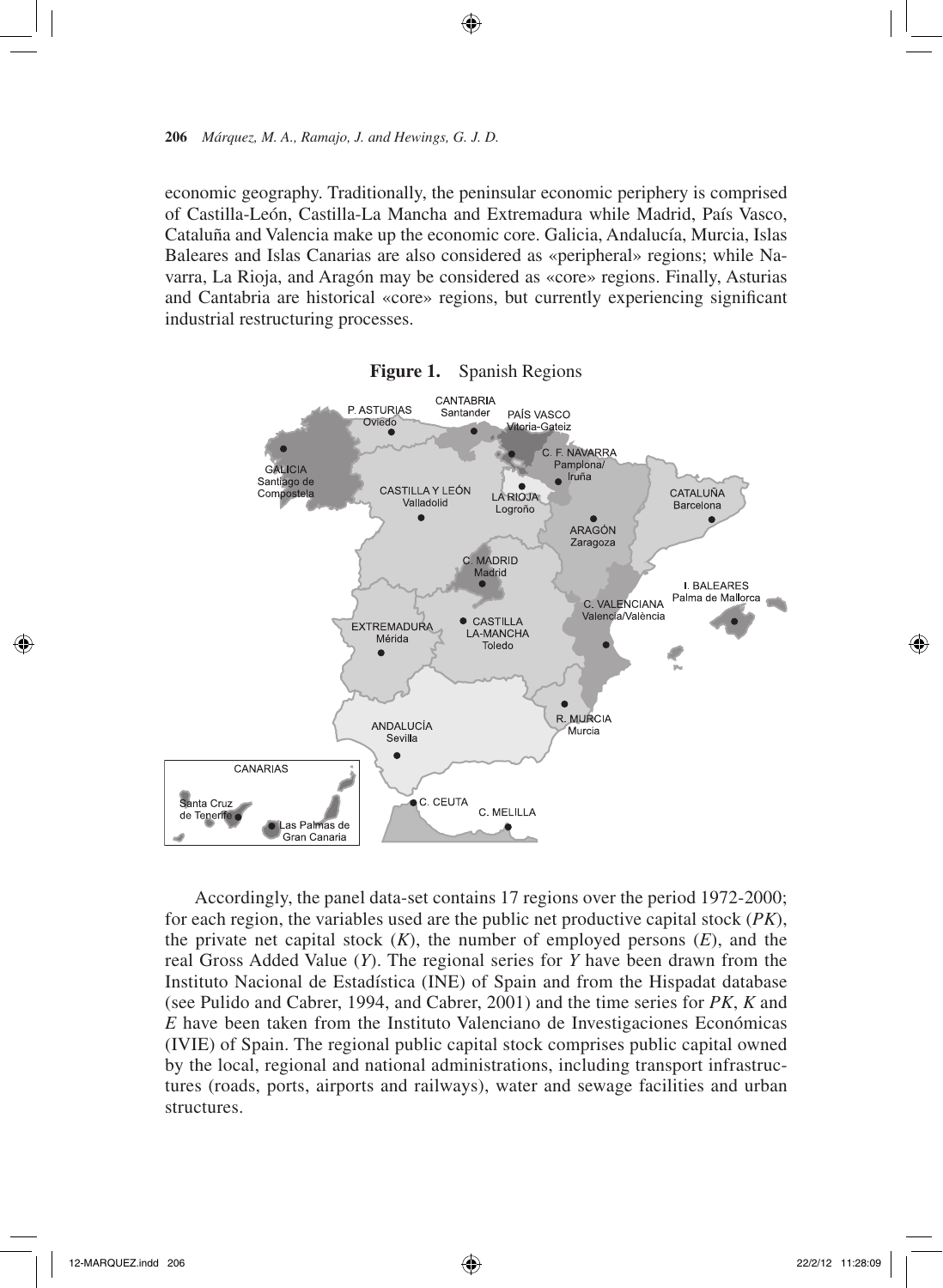Table 1 displays selected summary indicators for the 17 Spanish regions, presenting some relevant data about the geographical distribution of the aforementioned variables for the (approximately) three decades comprising the database (1972-1980, 1981-1990 and 1990-2000). As the table shows, there are clear regional disparities in the geographical distribution of output, employment, and private and public capital stocks. These sharp disparities could be shown, for example, in the case of two regions like Madrid and Extremadura. Madrid has an area corresponding to 1.6% of the Spanish regional system. During the first (third) sub-period, Madrid produced 15.7% (16.6%) of the aggregate output, with  $12.1\%$  (13.7%) of the total employment, 15.4% (15.3%) of the private capital stock and 10.6% (10.0%) of public capital stock of Spain. Conversely, Extremadura, with 8.3% of the total area, during the first (third) sub-period accounted for only for 1.7% (1.8%) of the Spanish output, with 2.7%  $(2.3\%)$  of the total employment, 1.8%  $(1.9\%)$  of private capital and 3.1%  $(3.3\%)$  of public infrastructures of Spain.

|                | Area           |               | GAV           |               |               | Employment    |               |               | Private Capital |               |               | <b>Public Capital</b> |                 |
|----------------|----------------|---------------|---------------|---------------|---------------|---------------|---------------|---------------|-----------------|---------------|---------------|-----------------------|-----------------|
| $Re-$<br>gions | $\%$<br>$km^2$ | 1972-<br>1980 | 1981-<br>1990 | 1990-<br>2000 | 1972-<br>1980 | 1981-<br>1990 | 1990-<br>2000 | 1972-<br>1980 | 1981-<br>1990   | 1990-<br>2000 | 1972-<br>1980 | 1981-<br>1990         | $1990-$<br>2000 |
| AN             | 17.36          | 14            | 13.55         | 13.86         | 14.43         | 14.07         | 14.61         | 11.83         | 12.41           | 13.04         | 14.95         | 15.56                 | 17.21           |
| AR             | 9.45           | 3.35          | 3.46          | 3.31          | 3.36          | 3.37          | 3.25          | 3.16          | 3.18            | 3.15          | 5.57          | 5.01                  | 4.09            |
| AS             | 2.1            | 3.19          | 2.9           | 2.44          | 3.28          | 3.05          | 2.55          | 3.28          | 2.92            | 2.5           | 3.29          | 3.35                  | 3.3             |
| BA             | 0.99           | 2.12          | 2.27          | 2.27          | 1.77          | 1.96          | 2.14          | 2.36          | 2.52            | 2.94          | 1.46          | 1.47                  | 1.56            |
| CB             | 1.04           | 1.28          | 1.28          | 1.24          | 1.45          | 1.39          | 1.29          | 1.68          | 1.48            | 1.34          | 1.32          | 1.49                  | 1.59            |
| CL             | 18.59          | 6.61          | 6.36          | 5.81          | 7.11          | 6.95          | 6.29          | 6.11          | 6.41            | 6.07          | 10.25         | 9.05                  | 7.95            |
| <b>CM</b>      | 15.74          | 3.85          | 3.72          | 3.57          | 4.34          | 4.25          | 4.11          | 3.43          | 3.8             | 3.93          | 5.67          | 5.4                   | 5.52            |
| <b>CN</b>      | 1.48           | 2.77          | 3.46          | 3.72          | 3.18          | 3.53          | 3.93          | 2.88          | 3.14            | 3.49          | 3.63          | 3.89                  | 4.05            |
| CT             | 6.36           | 18.63         | 18.07         | 18.86         | 16.7          | 16.61         | 17.65         | 21.13         | 20.06           | 19.3          | 14.98         | 13.73                 | 13.5            |
| CV             | 4.61           | 9.52          | 9.88          | 9.79          | 9.7           | 10.02         | 10.32         | 10.02         | 11.03           | 11.43         | 8.43          | 8.77                  | 9.03            |
| EX             | 8.25           | 1.74          | 1.85          | 1.81          | 2.74          | 2.49          | 2.32          | 1.84          | 2.07            | 1.87          | 3.07          | 2.96                  | 3.33            |
| GA             | 5.86           | 5.75          | 5.91          | 5.57          | 9.52          | 9.13          | 7.4           | 5.31          | 5.45            | 5.32          | 5.77          | 6.32                  | 6.85            |
| MA             | 1.59           | 15.68         | 15.95         | 16.64         | 12.05         | 12.89         | 13.67         | 15.44         | 14.96           | 15.34         | 10.61         | 10.63                 | 9.99            |
| MU             | 2.24           | 2.14          | 2.3           | 2.33          | 2.35          | 2.48          | 2.64          | 2.16          | 2.3             | 2.51          | 1.69          | 2.15                  | 2.39            |
| <b>NA</b>      | 1.94           | 1.68          | 1.69          | 1.67          | 1.39          | 1.43          | 1.51          | 1.38          | 1.36            | 1.5           | 1.93          | 2.04                  | 1.96            |
| <b>PV</b>      | 1.4            | 7.09          | 6.61          | 6.34          | 5.9           | 5.66          | 5.61          | 7.42          | 6.25            | 5.56          | 6.3           | 6.79                  | 6.71            |
| RI             | 1              | 0.61          | 0.74          | 0.76          | 0.73          | 0.73          | 0.7           | 0.58          | 0.66            | 0.7           | 1.09          | 1.38                  | 0.96            |
| <b>SPAIN</b>   | 100            | 100           | 100           | 100           | 100           | 100           | 100           | 100           | 100             | 100           | 100           | 100                   | 100             |

**Table 1.** Basic data for Spanish regions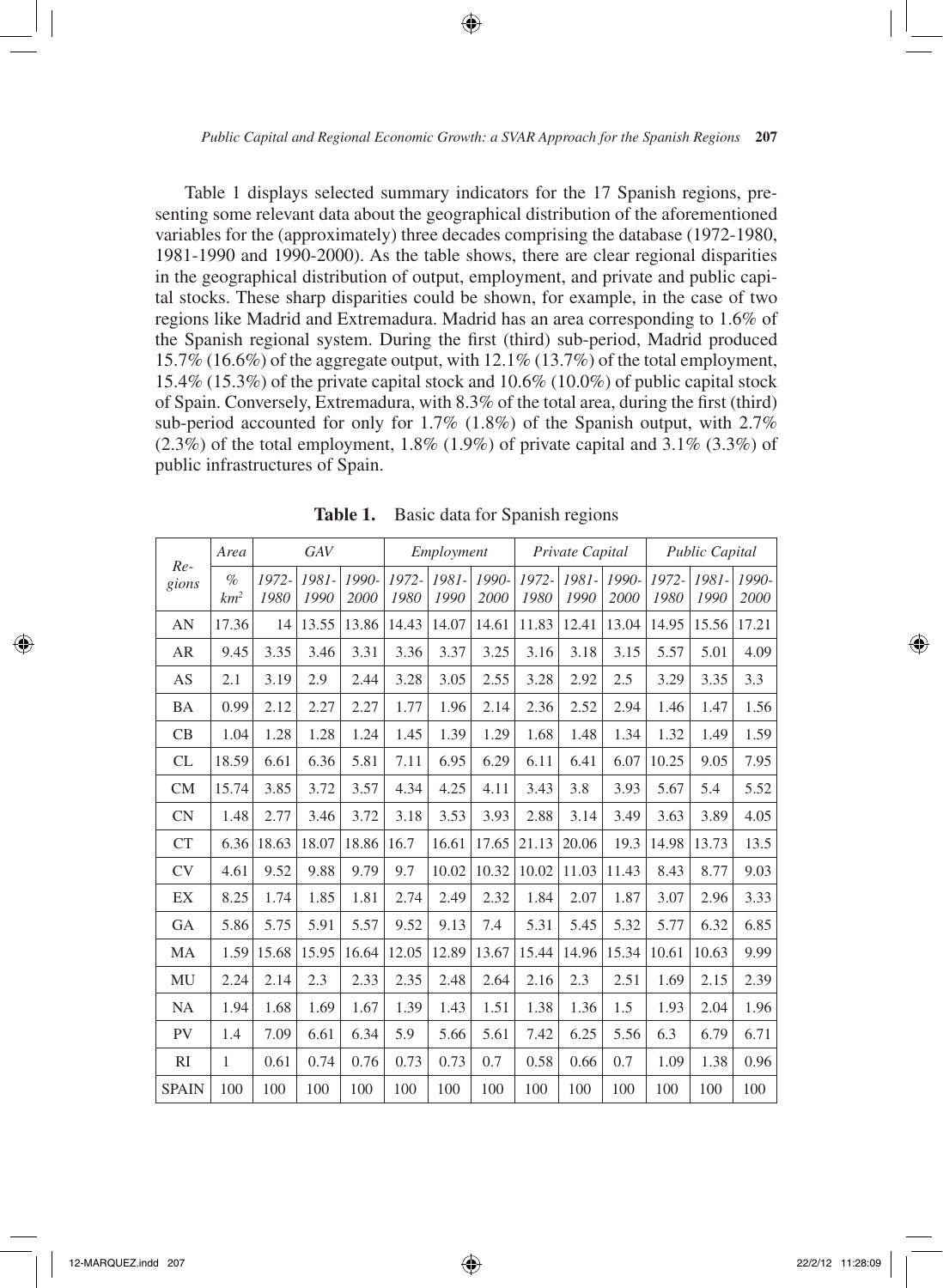### **3.2. Testing for panel unit roots and cointegration, and estimation of the long-run equilibrium production function**

The empirical analysis begins with an evaluation of the stationarity of the four variables of the database using panel unit root tests starts<sup>4</sup>. All panel tests used are based on the null hypothesis of the presence of a unit root in the series, with the exception of Hadri's (2000) test, whose hypothesis is that the series are stationary. The tests differ from each other in the restrictions imposed on the autoregressive process of each of the panel series. Thus, the tests of Levin, *et al*. (2002), Breitung (2000) and Hadri (2000) impose a common persistence parameter to all the series. Therefore, if the null were rejected, the alternative would be that all the series are simultaneously stationary for the first two tests and non-stationary for the latter. Alternatively, the tests of Im, *et al*. (2003) and the Fisher-type tests suggested by Maddala and Wu (1999) allow for the autoregressive parameter to change freely among the different regional variables under consideration. Therefore, the alternative hypothesis in these cases is the presence of a non-null proportion of stationary series of the total. The latter set of tests seem more appropriate from an empirical point of view as they impose less restrictions on the data generating process.

A general overview of the statistics, presented in Table 2, shows the evidence to clearly favor the hypothesis that the four basic variables considered behave as nonstationary variables, with a unit root at least for a non-negligible fraction of the 17 regions of the panel. Indeed, only for the variable *K,* in logs, do the test statistics show

|                                                        | Log Y        | Log E       | Log K        | Log PK     |  |  |  |
|--------------------------------------------------------|--------------|-------------|--------------|------------|--|--|--|
| Null: Unit root (assumes common unit root process)     |              |             |              |            |  |  |  |
| Levin-Lin-Chu                                          | 2.201        | 8.162       | $-3.785$ *** | 3.445      |  |  |  |
| <b>Breitung</b>                                        | $-2.424$ *** | 8.341       | $-2.487$ *** | 3.078      |  |  |  |
| Null: Unit root (assumes individual unit root process) |              |             |              |            |  |  |  |
| Im-Pesaran-Shin                                        | 0.026        | 8.381       | $-4.560$ *** | 0.993      |  |  |  |
| Maddala-Wu ADF-Fisher                                  | 31.217       | 0.659       | $91.173$ *** | 26.392     |  |  |  |
| Maddala-Wu PP-Fisher                                   | 40.984       | 0.971       | 96.893 ***   | 17.617     |  |  |  |
| Null: No unit root (assumes common unit root process)  |              |             |              |            |  |  |  |
| Hadri                                                  | $3.790$ ***  | $9.371$ *** | $7.306***$   | $6.634***$ |  |  |  |

**Table 2.** Unit root tests for log *Y*, log *E*, log *K* and log *PK*

*Notes:* 1) Probabilities for Fisher tests were computed using an asymptotic Chi-square distribution. All other tests assume asymptotic normality; 2) An \* (\*\*) [\*\*\*] indicates rejection of the null hypothesis at the 10% (5%) [1%] significance level based on the appropriate critical values; 3) Exogenous variables: Individual effects, individual linear trends; 4) Automatic selection of lags based on MAIC criterion: 0 to 4; 5) Newey-West bandwidth selection using Bartlett kernel.

<sup>4</sup> The use of panel unit root tests is justified by the results from recent studies [see Banerjee (1999), Baltagi and Kao (2000) or Breitung and Pesaran (2008), among others], which suggest that unit root tests based on panel data are more powerful than those based on individual data.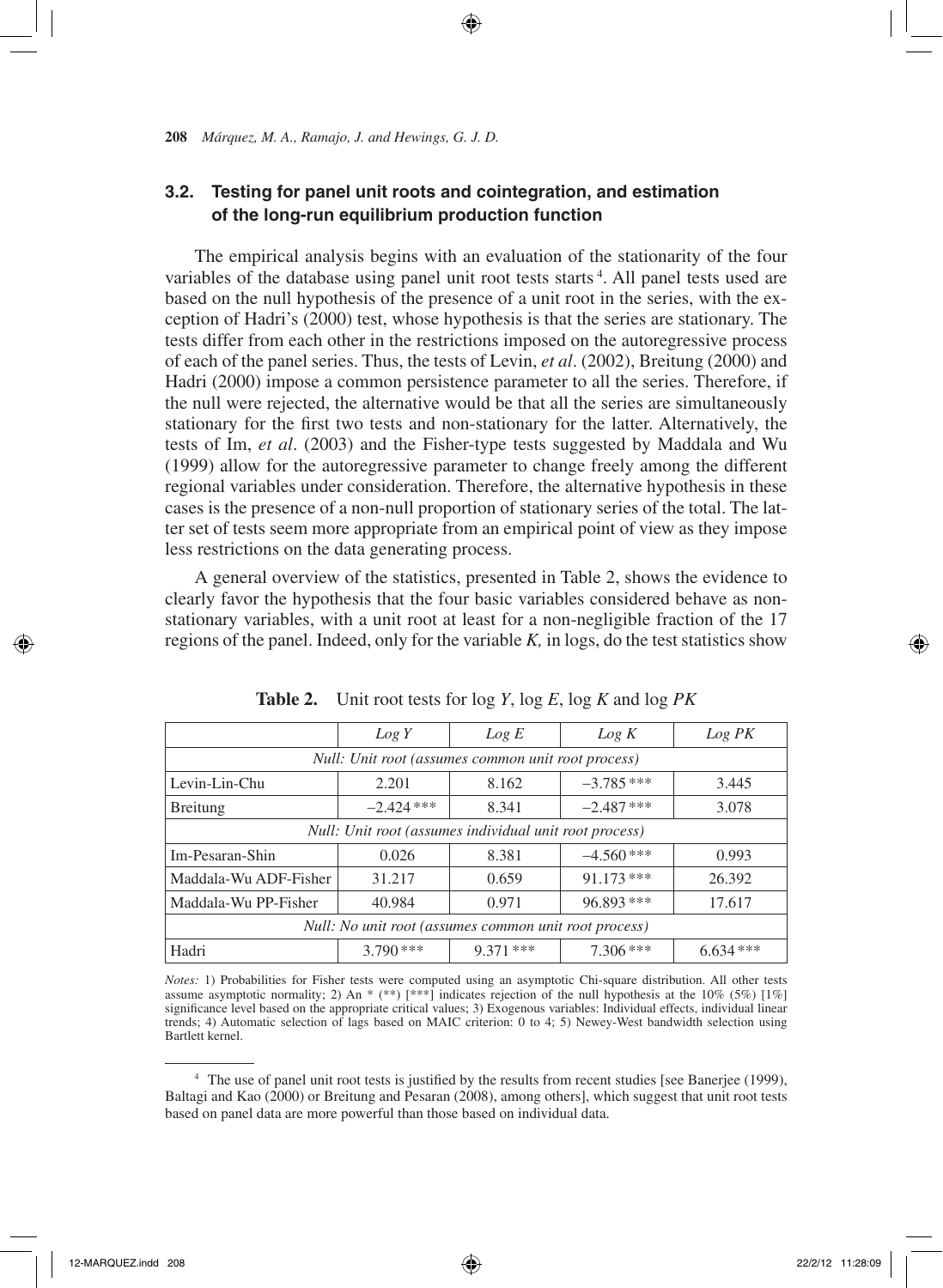evidence favorable to the hypothesis of stationarity of the corresponding time series (in Table 2, a deterministic linear trend is included in all the specifications, but if not, the unit root hypothesis is clearly not rejected in this particular case). Since the test results generally support the unit root hypothesis, from now it is assumed that all time series under consideration (all in log values) are integrated of order one. This makes it possible to distinguish between short-run and long-run relations, and to interpret the long-run relations as cointegrating relationships.

To analyze the existence of cointegration between the four variables considered, three panel tests were applied. Two of them, those of Pedroni (1999, 2004) and Kao (1999), are residual-based tests that assume a single cointegrating vector; while the third test, of Maddala and Wu (1999), allows for multiple cointegrating relationships<sup>5</sup>. On the other hand, not all the tests used assume the same degree of individual heterogeneity; while the Pedroni and Maddala-Wu statistics allow the coefficients of each cointegration relation to vary freely for each region, the Kao approach assumes panel homogeneity.

The estimates of the various cointegration statistics are presented in Tables 3, 4 and 5. As a general assessment of the values presented in these tables, one can deduce that there is considerable evidence pointing to the existence of cointegration between the real GAV and the input-production variables for the panel of 17 Spanish regions. Thus, in the case of the Pedroni statistics, all the three versions of the PP and ADF statistics strongly reject the non-cointegration hypothesis. The Fisher type and Kao statistics also corroborate the existence of a stable long-run relationship. Therefore, the overall evidence is consistently in favor of the existence of an aggregate production function as a long-run equilibrium relationship<sup>6</sup>.

|                                                                  | $v - stat$ | $\rho$ – stat | $PP - stat$  | $ADF - stat$ |  |
|------------------------------------------------------------------|------------|---------------|--------------|--------------|--|
| Alternative hypothesis: common AR coefs. (within-dimension)      |            |               |              |              |  |
| Unweighted panel stats                                           | 0.964      | $-0.907$      | $-5.187$ *** | $-5.353$ *** |  |
| Weighted panel stats                                             | $-1.426$   | $-0.684$      | $-5.635***$  | $-6.453***$  |  |
| Alternative hypothesis: individual AR coefs. (between-dimension) |            |               |              |              |  |
| Group-mean stats                                                 |            | 0.795         | $-4.525***$  | $-4.542$ *** |  |

**Table 3.** Pedroni panel cointegration tests (Null Hypothesis: No cointegration)

*Notes:* 1) All of the panel and group statistics have been standardized by the means and variances given in Pedroni (1999) so that all reported values are distributed as *N* (0,1) under the null hypothesis of no cointegration; 2) The panelstats weighted statistics are weighted by long run variances (Pedroni, 1999, 2004); 3) An \* (\*\*) [\*\*\*] indicates rejection of the null hypothesis at the 10% (5%) [1%] significance level based on the appropriate critical values (1.28, 1.64 and 2.33, respectively); 4) For the semiparametric *PP* tests the Newey-West (1994) rule for truncating the lag length for the kernel bandwidth has been used, and for the parametric  $ADF$  tests a step-down procedure starting from  $K = 2$  has been used; 5) The residuals have been estimated using the least squares estimator.

<sup>5</sup> See Gutiérrez (2003) for a Monte Carlo analysis of the statistical properties of these tests.

<sup>6</sup> With respect to the Maddala-Wu results, it is known that the Johansen tests —the kernel of the Maddala-Wu statistics— for the second and subsequent cointegrating vector suffer from substantial size distortions and tend to find multiple cointegrating vectors when the ratio of data observations to the number of parameters is relatively small (Maddala and Kim, 1998). This might explain the non rejection of the hypothesis of the presence of two cointegrating vectors both in maximal eigenvalue and trace statistics.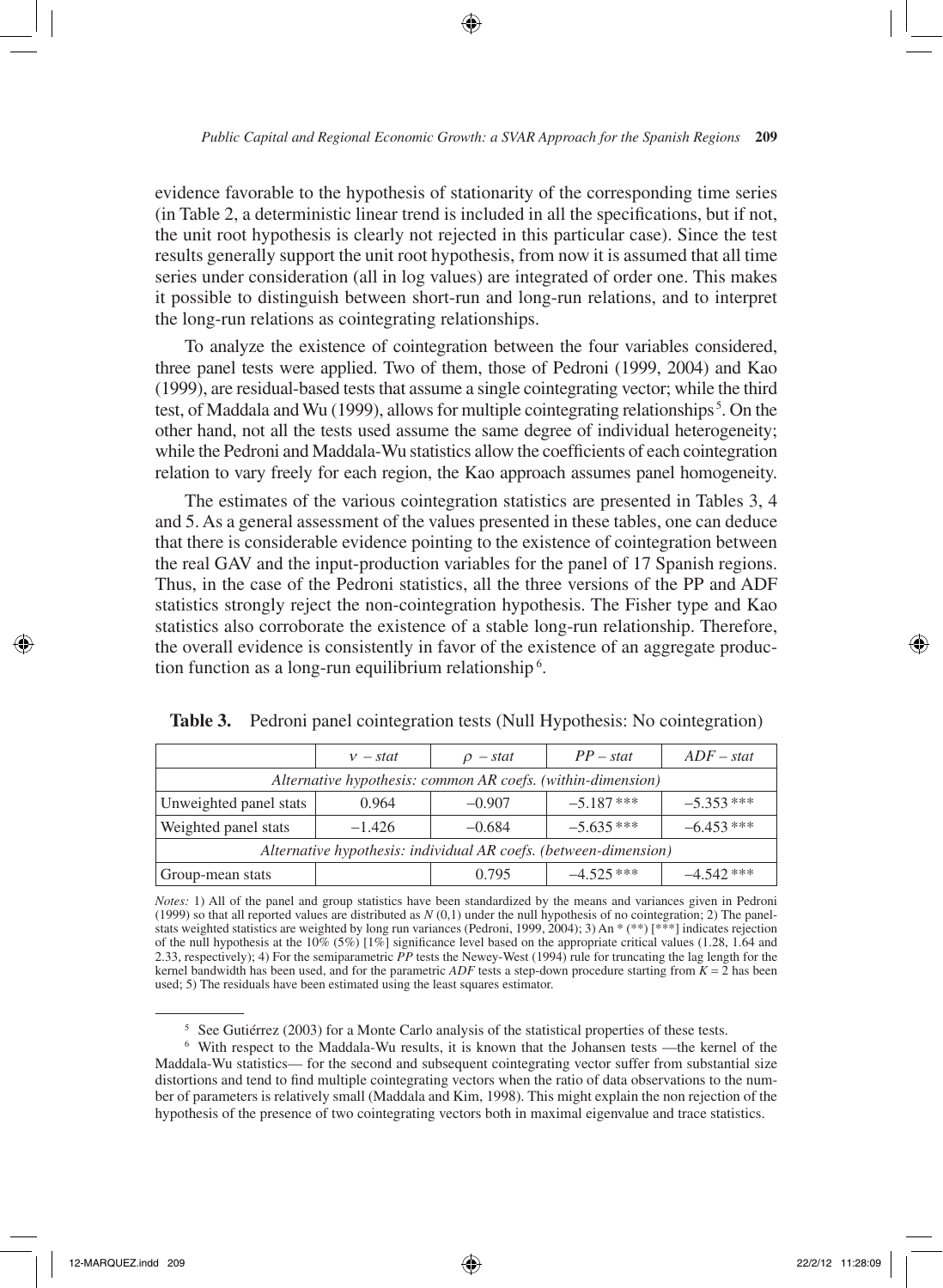|         | $t - stat$   |
|---------|--------------|
| DF<br>. | $-4.347$ *** |

**Table 4.** Kao panel cointegration test (Null Hypothesis: No cointegration)

*Notes*: 1) Probability has been computed assuming asymptotic normality; 2) An \* (\*\*) [\*\*\*] indicates rejection of the null hypothesis at the 10% (5%) [1%] significance level based on the appropriate critical values; 3) Trend assumption: No deterministic trend; 4) Lag selection: Automatic 2 lags by SIC with a max lag of 2; 5) Newey-West bandwidth selection using Bartlett kernel; 6) The residuals have been estimated using the least squares estimator.

| <b>Table 5.</b> | Maddala and Wu Fisher-type panel cointegration tests           |  |
|-----------------|----------------------------------------------------------------|--|
|                 | [Null Hypothesis: number $(r)$ of cointegration relationships] |  |

|            | $Trace - stat$ | $Max.eigen. - stat$ |
|------------|----------------|---------------------|
| $r = 0$    | $221.10***$    | $185.00$ ***        |
| $r \leq 1$ | $76.26***$     | 56.99***            |
| $r \leq 2$ | 44.76          | 40.22               |
| $r \leq 3$ | $44.96*$       | $44.96*$            |

*Notes*: 1) Probabilities have been computed using asymptotic Chi-square distribution; 2) An \* (\*\*) [\*\*\*] indicates rejection of the null hypothesis at the  $10\%$  (5%) [1%] significance level based on the appropriate critical values; 3) Trend assumption: Linear deterministic trend; 4) Lags interval (in first differences): 1 to 1.

The next step is to estimate the parameters of the detected long-run equilibrium production function. The estimated steady-state relationship has the following expression:

$$
y_{it} = \beta_{0,i} + \beta_1 e_{it} + \beta_2 k_{it} + \beta_3 p k_{it} + \beta_4 t + v_{it}
$$
 (1)

where  $y = logY$ ,  $e = logE$ ,  $k = logK$  and  $pk = logPK$ . As shown, long-run homogeneity of input elasticities is assumed <sup>7</sup>, fixed-region effects  $(\beta_{0,i})$  are permitted in order to control for time-invariant regional heterogeneity, and a temporal trend (*t*) is introduced to take into account the time evolution of the technical progress <sup>8</sup> . Given the homogeneity of slopes hypothesis assumed in the above specification, the estimated relation must be interpreted as an average long-run equilibrium production function for the panel of 17 Spanish regions.

With respect to the technique chosen to estimate the equilibrium relationship, and given that ordinary least squares (OLS) estimates of the long-run model would

<sup>7</sup> We also perform the long-run analysis on a region-by-region basis using the Johansen approach. Not surprisingly (due to the short span of data available at the single-region level), the Johansen individual-estimates of the long-run parameters were mixed and noisy, with some coefficients appearing as implausible. The poor results obtained in this case compels us to impose the homogeneity assumption in the estimation of the long-run equilibrium production function [see, among others, the works of Pesaran *et al.* (1999) and Baltagi *et al.* (2000) that consider the issue of pooling in detail, asking the question «To pool or not to pool?»].

<sup>&</sup>lt;sup>8</sup> Also, introducing a trend in the long-run relation ensures that the deterministic trend properties of the VEC models estimated later remain invariants to the cointegrating rank assumptions (Pesaran *et al*., 2000).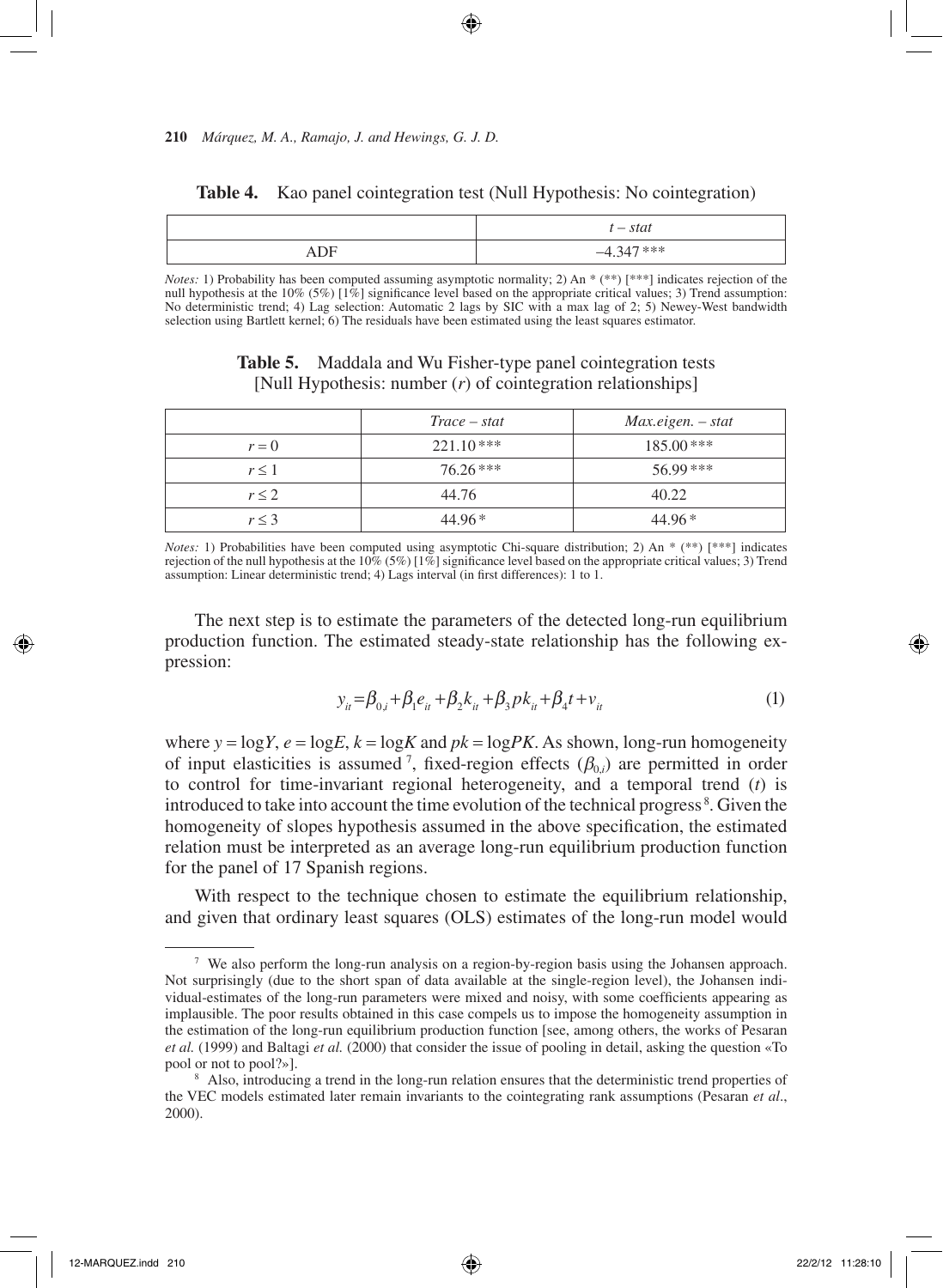suffer from asymptotic bias (Kao and Chiang, 2000), the so-called Dynamic Seemingly Unrelated Cointegrating Regressions (DSUR) method proposed by Mark *et al.* (2005) was used. This method allows for the efficient simultaneous estimation of panel cointegrating relationships with correlated disequilibrium errors, working with panel data in which, as in our case, the cross-sectional dimension is small or about the same order with respect to the length of the time series.

The results of the DSUR estimation of the average long-run production function are presented in Table 6. According to these results, the elasticity of employment is around 0.35. Private capital and public capital show elasticities estimated to be 0.32 and 0.10, respectively. In terms of statistical significance, magnitude and theoretical plausibility, the estimates obtained from the DSUR are very consistent, and are well within the range of estimates obtained by other authors. In this sense, one could point to the work of Kamps (2005) and Romp and de Haan (2005), among others, who have summarize information on international studies that have analyzed the dynamic effects of public capital, while Boscá *et al.* (2004) and Mas and Maudos (2005) present surveys of the Spanish experience about this topic.

| $0.348$ *** $[0.025]$ | $0.315$ *** $[0.029]$ | $0.102$ *** $[0.022]$ | $0.010$ *** $[0.001]$ |
|-----------------------|-----------------------|-----------------------|-----------------------|

**Table 6.** DSUR estimates for  $y_{it} = \beta_{0i} + \beta_1 e_{it} + \beta_2 k_{it} + \beta_3 p k_{it} + \beta_4 t + v_{it}$ 

*Notes:* 1) Cross-section SUR standard errors are given in brackets; 2) An \* (\*\*) [\*\*\*] indicates rejection of the null hypothesis at the 10% (5%) [1%] significance level based on the appropriate *p*-values.

#### **3.3. Region-specific and short-run S-VEC models**

In the empirical strategy, an explicit distinction is made between the long-run properties of the regional economies (associated in our case with the cointegrating production function suggested by the economic theory and tested and estimated in the previous sub-section) and the short-run dynamics of the regional system. In this sense, the modeling approach assumes that macroeconomic or regional economic theories are not explicit enough to propose specific relationships that might exist between the input and output regional variables over short time horizons. Hence, a parsimonious and flexible econometric specification is used that attempts to account for the complex dynamic relationships that drive the short-run regional behavior. Specifically, the short-run dynamics of each region are modeled within a VAR framework using S-VEC models that drive the dynamics of adjustment of the input and output variables of each region to the long-run equilibrium across-regions.

These hypotheses allow estimation and testing of the domestic properties of the different region-specific models, analyzing the dynamics of the transmission of shocks from public capital to the rest of state variables (private capital, employment and output).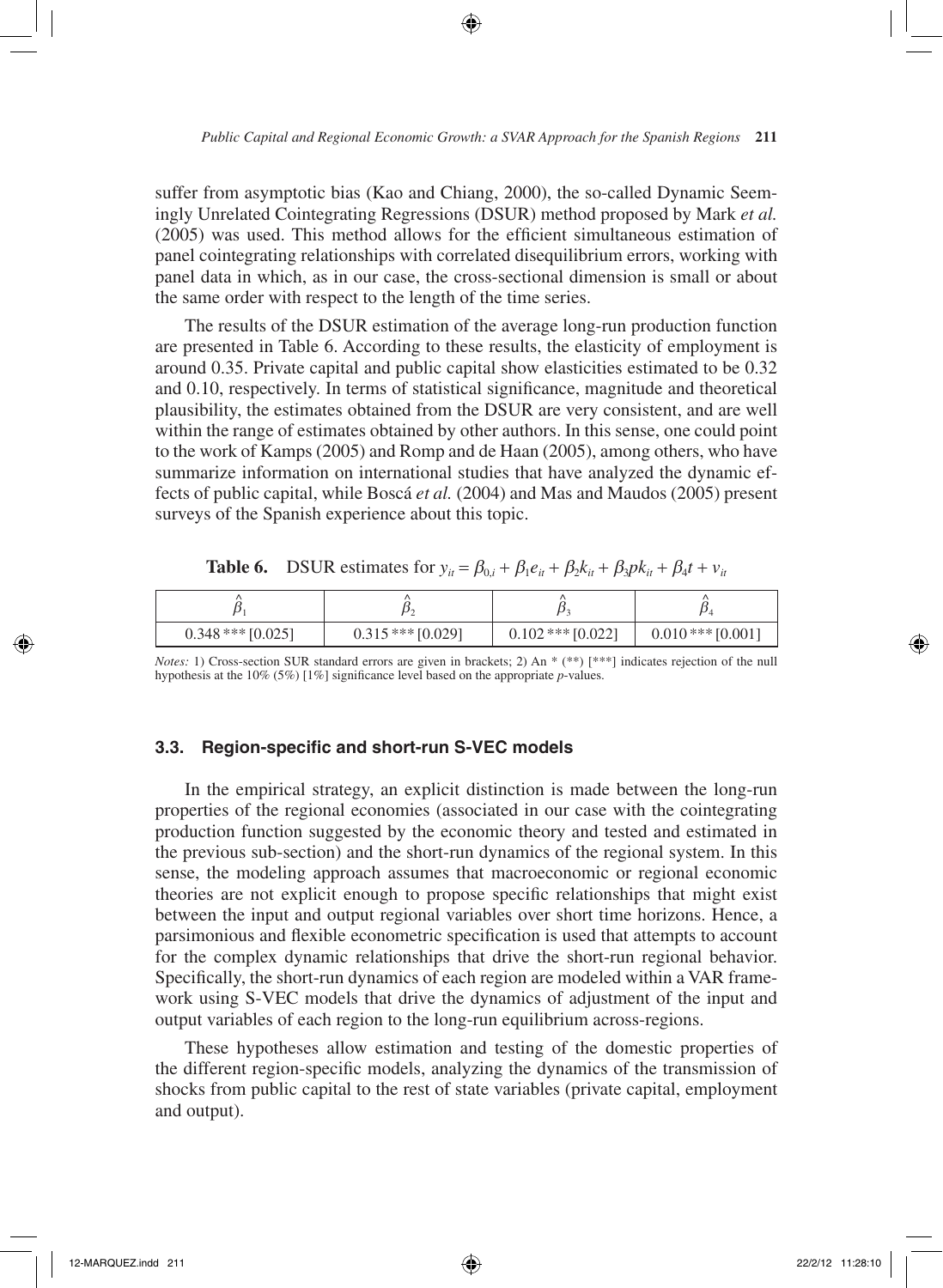The reference individual S-VEC model for the region  $i$  ( $i = 1, 2, ..., 17$ ) is given by:

$$
A_i(L)\Delta X_{it} + C_i Z_{it} = E_{it} \qquad , \qquad A_{i0} E_{it} = B_i U_{it} \tag{2}
$$

where  $X_{it} = (pk_{it}, k_{it}, e_{it}, y_{it})'$  is the vector of endogenous variables;  $Z_{it} = (1, \hat{v}_{i,t-1})'$  is the vector of predetermined variables, given in the empirical application by an intercept and the lagged estimated error correction term corresponding to the equilibrium relationship presented in Table 6;  $E_{it} = (e_{it}^{pk}, e_{it}^k, e_{it}^e, e_{it}^y)$  is the canonical errors vector from the reduced form; and  $U_{it} = (u_{it}^{pk}, u_{it}^k, u_{it}^e, u_{it}^s)'$  is the structural errors vector<sup>9</sup>. Matrix  $A_i(L) = \sum_k A_k L^k$  includes in our application a maximum of four lags, the optimal lag determined by the standard selection criteria AIC, HQ and SC, where the higher lag order is chosen based on these three information statistics.

With respect to the identification of the structural innovations, a standard recursive Cholesky-type decomposition scheme was used assuming that the relation between the canonical errors and the structural disturbances is given by the equation  $A_{i0}E_{it} = B_iU_{it}$ , where:

$$
A_{i0} = \begin{bmatrix} 1 & 0 & 0 & 0 \\ a_{21}^i & 1 & 0 & 0 \\ a_{31}^i & a_{32}^i & 1 & 0 \\ a_{41}^i & a_{42}^i & a_{43}^i & 1 \end{bmatrix} \qquad B_i = \begin{bmatrix} b_{11}^i & 0 & 0 & 0 \\ 0 & b_{22}^i & 0 & 0 \\ 0 & 0 & b_{33}^i & 0 \\ 0 & 0 & 0 & b_{44}^i \end{bmatrix}
$$
(3)

This identification scheme has the following implications: i) innovations in public investment affect contemporaneously private capital, employment and real output, but the reverse is not true, ii) shocks to private capital affect contemporaneously the employment and real GAV, but the reverse is not true, and iii) unanticipated changes in employment affect contemporaneously the real GAV, but employment does not react contemporaneously to shocks in regional output. Therefore, the identified shocks are not subject in any case to the reverse causation problem.

## **3.4. Are there significant domestic effects of public capital formation in the Spanish regional system?**

Tables 7 and 8 show summary information about the domestic effects of shocks in public capital installed inside each region displaying, respectively, the short-run and long-run elasticities of private capital, employment and real GAV obtained from

<sup>&</sup>lt;sup>9</sup> To facilitate the interpretation of the estimated impulse responses, the endogenous variables (in logs) of the structural VEC models have been multiplied by 100. In this case, the accumulated impulse responses provide the percentage change in the level of the respective variable.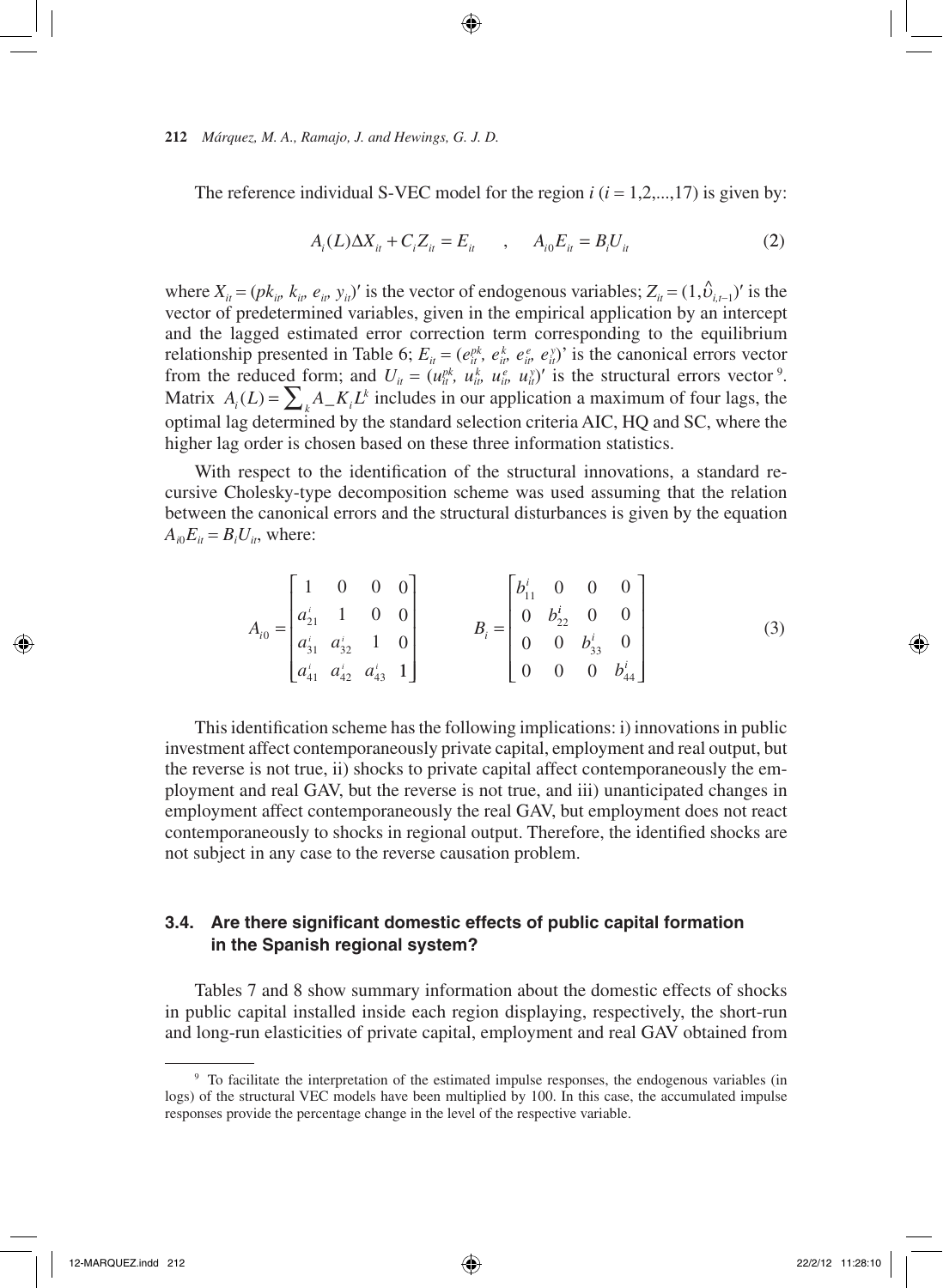the seventeen regional S-VEC models considered  $^{10}$ . These estimates generate respectively the 0 year point and 25 year point percentage change in private capital, employment, and output per one-percentage point (impact or long-run) change in public capital. Each point estimate in the tables is marked (or not) with an asterisk depending on the corresponding  $68\%$  confidence interval that does not include zero  $^{11}$ .

| Region               | Private capital | Employment | Real GAV |
|----------------------|-----------------|------------|----------|
| Andalucía            | $0.12*$         | $0.59*$    | $0.59*$  |
| Aragón               | $0.34*$         | $0.49*$    | $-0.27*$ |
| Asturias             | $-0.10*$        | $-0.25$    | $-0.49*$ |
| <b>Baleares</b>      | 0.01            | $0.45*$    | $0.46*$  |
| Cantabria            | $-0.21*$        | $-0.01$    | $-0.09$  |
| Castilla-León        | $-0.23*$        | 0.18       | $-1.05*$ |
| Castilla-La Mancha   | $0.09*$         | $0.35*$    | $0.93*$  |
| Canarias             | $0.37*$         | $0.60*$    | $0.73*$  |
| Cataluña             | $-0.14*$        | $-0.21*$   | $0.32*$  |
| Comunidad Valenciana | 0.06            | 0.07       | $0.29*$  |
| Extremadura          | 0.05            | $-0.21$    | 0.11     |
| Galicia              | $0.10*$         | $-0.10$    | $0.32*$  |
| Madrid               | 0.05            | 0.23       | $0.58*$  |
| Murcia               | 0.01            | $0.41*$    | $-0.01$  |
| Navarra              | $-0.07*$        | 0.02       | $-0.16*$ |
| País Vasco           | $-0.02$         | $-0.21*$   | $-0.10$  |
| La Rioja             | $0.04*$         | $0.52*$    | $0.26*$  |

**Table 7.** Short-run effects of public capital (individual region models)

*Note:* A (\*) denotes that the corresponding 68% Hall percentile confidence interval does not include zero. The confidence intervals for individual regions are computed using a bootstrap procedure with 1,000 replications.

<sup>&</sup>lt;sup>10</sup> They are obtained by dividing the impact or long-run response of private capital, employment, and real GAV to a shock to public capital, respectively, by the impact or long-run response of public capital to a shock to public capital. In the computations, we set the response horizon  $T = 25$  (since from the simulations it was possible to verify that for all regions the impulse responses converged to their long-run levels before 15 years) to ensure that for all regions the impulse responses have converged to their long-run

levels. 11 The confidence intervals have been computed using Hall's percentile interval bootstrap procedure described in Breitung *et al.* (2004), and are based on 1,000 bootstrap replications.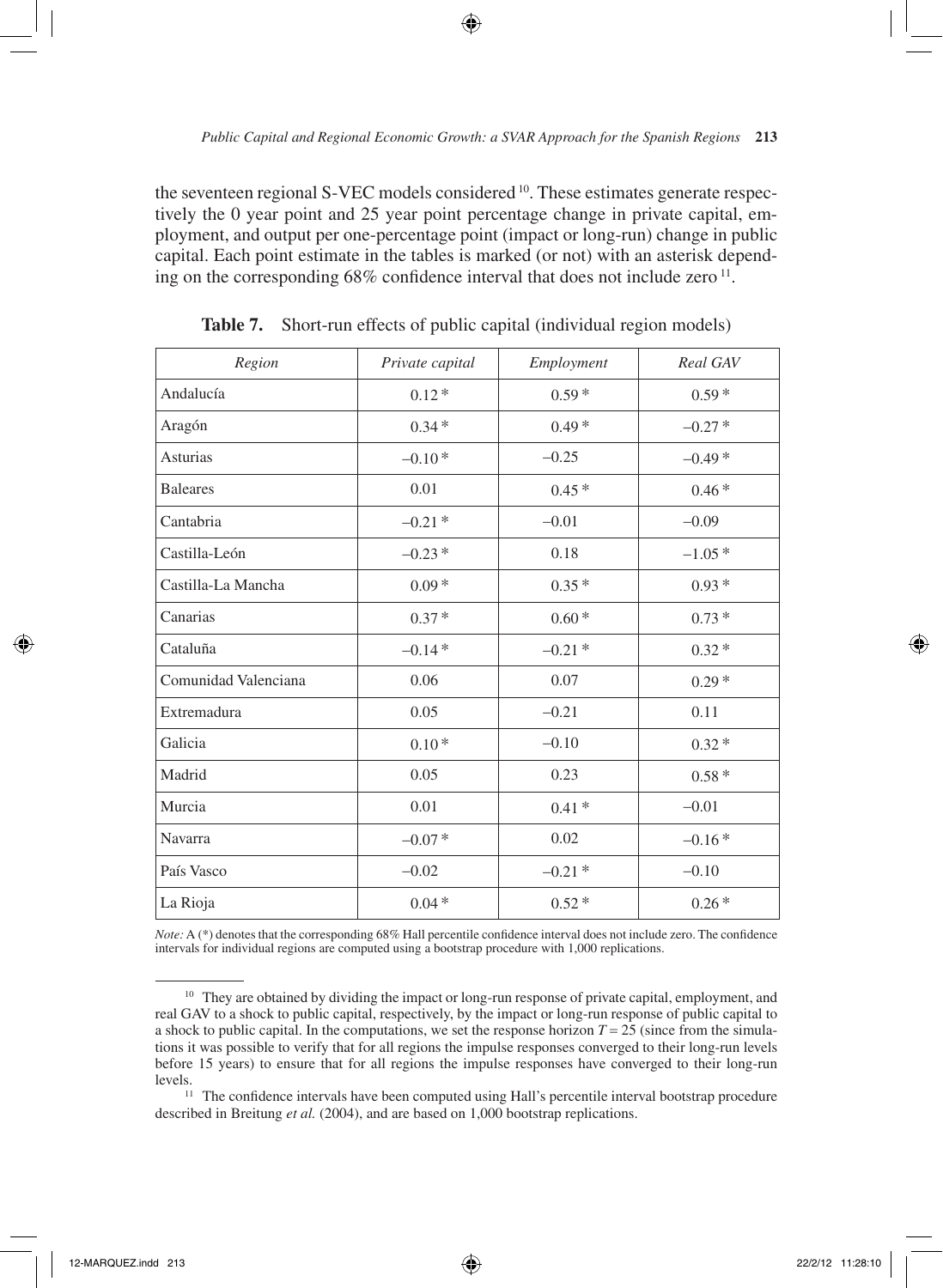| Region               | Private capital | Employment | Real GAV |
|----------------------|-----------------|------------|----------|
| Andalucía            | $-0.04*$        | $0.27*$    | $0.31*$  |
| Aragón               | $0.32*$         | 0.01       | $-0.31*$ |
| Asturias             | $-0.87*$        | $-0.65*$   | $-1.92*$ |
| <b>Baleares</b>      | $0.66*$         | 0.20       | $-0.14*$ |
| Cantabria            | $-0.15*$        | $-0.08$    | $0.48*$  |
| Castilla-León        | $-0.28*$        | $0.57*$    | $-0.09$  |
| Castilla-La Mancha   | $-0.15*$        | 0.02       | 0.12     |
| Canarias             | $0.62*$         | $0.35*$    | 0.11     |
| Cataluña             | 0.05            | $-0.52*$   | $0.32*$  |
| Comunidad Valenciana | $0.18*$         | $0.48*$    | $0.59*$  |
| Extremadura          | $-0.55*$        | $0.34*$    | 0.04     |
| Galicia              | $-0.42*$        | $-0.32*$   | $-0.47$  |
| Madrid               | $0.28*$         | $-0.17$    | $-0.07$  |
| Murcia               | $0.27*$         | $0.51*$    | $0.83*$  |
| Navarra              | 0.11            | $0.15*$    | $0.15*$  |
| País Vasco           | $-0.44*$        | $-0.46*$   | $-0.43*$ |
| La Rioja             | $0.15*$         | $0.32*$    | $0.20*$  |

**Table 8.** Long-run effects of public capital (individual region models)

*Note:* A (\*) denotes that the corresponding 68% Hall percentile confidence interval does not include zero. The confidence intervals for individual regions are computed using a bootstrap procedure with 1,000 replications.

Overall, the estimated effects suggest a highly significant pattern of responses of regional private capital, employment and output to innovations in public capital located in the region itself. The regional effects of innovations in public infrastructures on output, employment and private capital are now considered.

Starting from the effects on output, the short-run real GAV effects of public capital (Table 7) show significantly positive responses in nine of the seventeen cases. This output response is statistically significant and negative in four regions located in the medium-upper zone of Spain (Aragón, Asturias, Castilla-León and Navarra), whereas four regions have no significant output responses (Cantabria, Extremadura, Murcia and País Vasco). For these regions exhibiting negative output responses, a possible explanation is that labor and private capital are altered by the rising stock of public capital. In other words, public capital and private capital could be substitutes in the short run, crowding out employment.

Regarding the long-run responses of output to a shock to public capital installed inside the regions (Table 8), the general pattern is similar to the short-run responses: the results show that seven responses are significant and positive, four responses are significant and negative (Aragón, Asturias, Baleares and País Vasco), and six cases are not significant. The new steady state shows that, as in the case of the short-run, Aragón and Asturias have negative responses on output.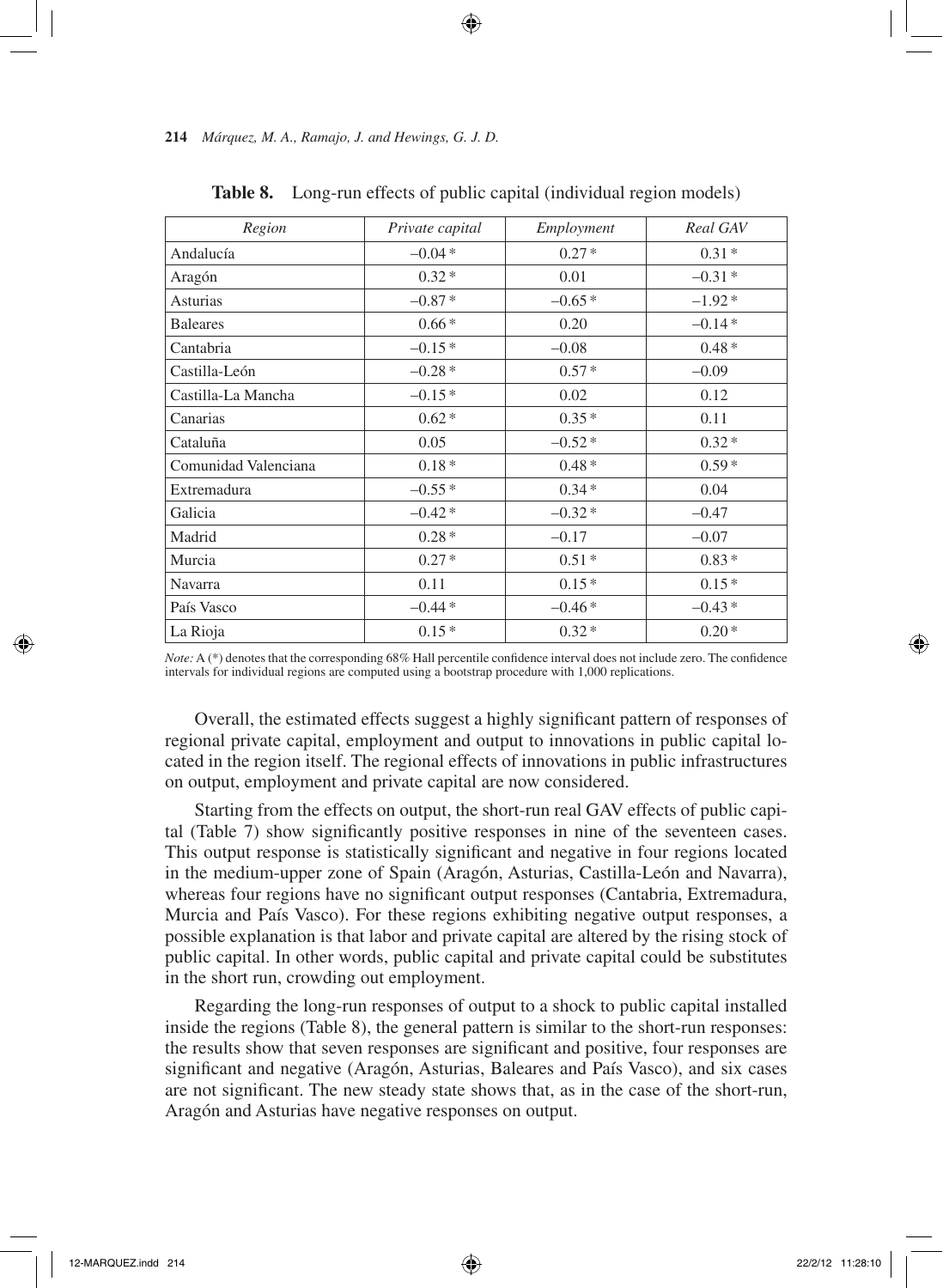The results reported in Tables 7 and 8 also show that all the significant and positive short- and long-run output elasticities are smaller than 1, indicating that an increase in public capital of a one percent will imply a less than one short- or long-run increase in the real GAV. The more than proportional negative output effects of public capital in Castilla-León (in the short term) and Asturias and País Vasco (in the long run) may be explained by the substitution effect of public capital on private output in these regions, accompanied by a negative elasticity of employment in the last two regions.

As general conclusion, the results would indicate that public capital is productive for most regions, indicating that public capital and private capital are complements in the long-run. Comparing our estimates with those (long term) reported in Pereira and Roca-Sagalés (2003), and considering both significance and sign of the elasticities, the present study only has the same results in 7 of the 17 cases; specifically in the cases of Andalucía, Asturias, Cantabria, Cataluña, Comunidad Valenciana, Galicia and Murcia. This lack of consensus between these results could be explained by two factors: the use of a different sample (1970-1995 in the case of the cited reference and 1972-2000 in the present paper) and a different methodology (in this paper VEC models in levels are used to produce consistent estimates of impulse responses, whereas in Pereira and Roca-Sagalés VAR models in first differences are used which might produce —due to the non consideration of cointegration properties in the estimated systems— inconsistent estimates of impulse response functions).

As regards the short-run responses of employment to a shock to public capital (Table 7), there are only two regions for which the short-run effects of public capital are negative and significant: Cataluña and País Vasco. In the rest of the regions, seven regions have significant and positive short-run effects, while eight regions have no significant effects. In the long run (Table 8), the results indicate that public capital and employment are complements (significant and positive effects) for eight regions and present substitute characteristics for four regions, while the rest (five regions) have no significant effects.

The estimates for private capital elasticities are less conclusive, since in the short-run they are positive for six regions and negative in the case of five regions. For the rest of the regions, these short-run measures are not statistically significant. In the long-run, the pattern is similar: significant and positive elasticities in the case of seven regions, significantly negatives in the case of eight regions, and no statistically significance in the rest of the remaining two regions. This would indicate that private capital and public capital could act as both complements and substitutes in the long-run.

In summary to this point, the long-term effects of public capital formation installed inside the Spanish regional system could lead to an increase in the long-run in both the regional real GAV and the regional employment. Nevertheless, if the aim is to increase private capital in the long-run, there is no empirical evidence that an increase in public capital would generate the required response from the private sector.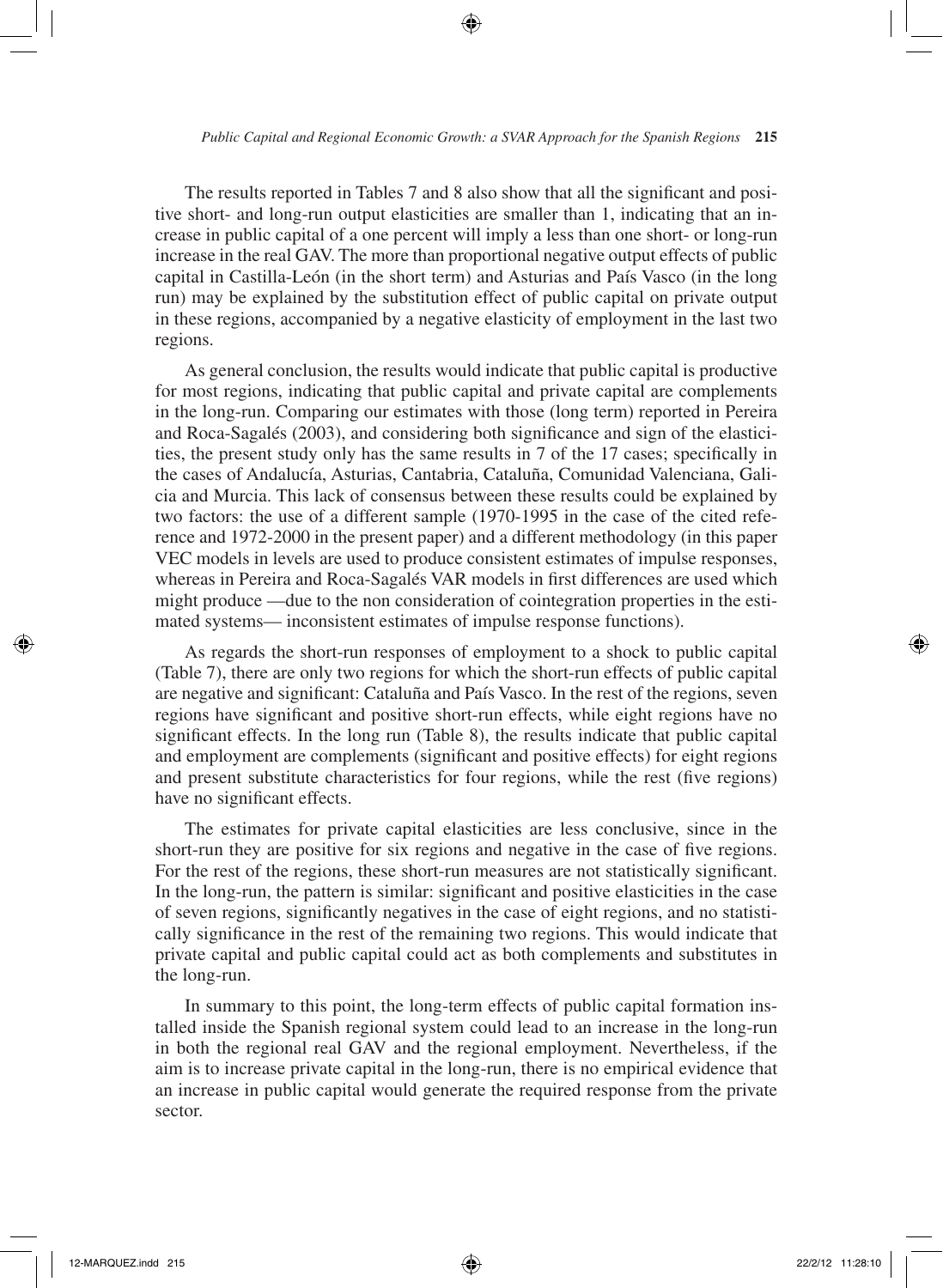#### **3.5. Discussion**

From the empirical literature, the impact of public capital on private capital is complex and uncertain. From a theoretical perspective, and in the framework of a production function where the public capital stock is introduced as a separated input, it is possible to establish three different relationships between public capital and private capital. In short, they could be complementary, independent or direct substitutes (see, for example, Ramírez, 2000).

If public capital is complementary to private capital, an increase in public capital will increase output directly. In addition, public capital will increase private capital investment directly while public capital will increase output indirectly (stimulating positively the marginal productivity of the private capital stock). Finally, as public capital increases the amount of both private and public capital per worker, the marginal productivity of labor increases, increasing output.

In the case where public capital and private capital are independent, an increase in public capital will generate a positive effect on output and the marginal productivity of labor in the public sector only.

If public and private capital are direct substitutes, an increase in public capital formation will raise output directly. Nevertheless, there will exist a negative effect on the marginal productivity of private capital and labor that could counterbalance the positive effects.

Under the aforementioned relationships, we can say that public capital is complementary to private capital in 3 Spanish regions (Comunidad Valenciana, Murcia, and Rioja); public capital is independent to private capital in 2 Spanish regions (Cataluña and Navarra), and there is a direct substitution effect for the case of 8 Spanish regions (Andalucía, Asturias, Cantabria, Castilla-León, Castilla-La Mancha, Extremadura, Galicia and País Vasco). Finally, for the rest of the Spanish regions (Aragón, Baleares, Canarias and Madrid), from our results it is not possible to classify the type of relationships between public and private capital.

The empirical findings of this paper would suggest that increases in public capital in core Spanish regions would raise the marginal productivity of private capital thereby inducing higher rates of private investment spending. On the other hand, public capital investment in peripheral regions can be substituted directly for private capital investment. These results for peripheral regions could retard future regional economic growth. Effectively, the detected crowding out effects could act as a penalty in peripheral regions if they operate in key sectors of the regional economy such as basic industries and agriculture.

Another additional goal of this discussion is to enlarge the empirical analysis of the detected effects by means of the consideration of the spatial dimension. In this sense, the geographic dimension of the different estimated effects were explored by using an exploratory spatial data analysis (ESDA) approach. This analysis will help with the identification of the type of spatial pattern present in the distribution of regional effects. All computations were carried out by using SpaceStat 1.91 (Anselin,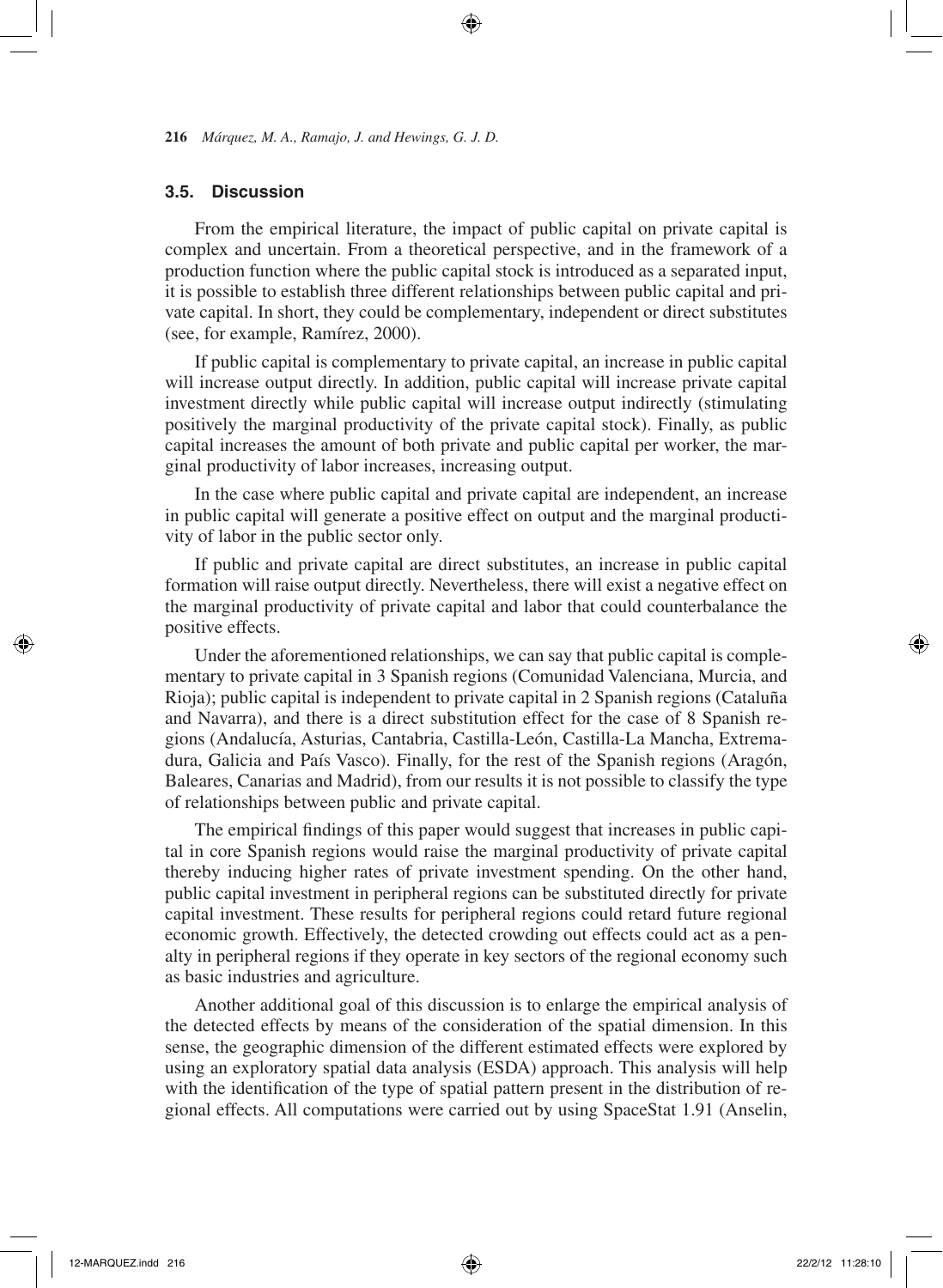2002), GeoDA (Anselin, 2003) and ArcView GIS 3.2 (ESRI, 1999) software pack-

ages. First, global spatial autocorrelation was tested by using Moran's I statistic (Cliff and Ord, 1981),  $I = \frac{N}{g}$ *S*  $=\frac{N}{S_0} \frac{z'Wz}{z'z}$ , where *N* is the number of regions,  $S_0 = \sum_i \sum_j w_{ij}$ ,  $z_{ii}$ is the effect of public capital in region *i* for the *t* cases considered in deviation from the mean, *W* was defined expressing for each region (row) those regions (columns) that belong to its neighborhood. Formally,  $w_{ij} = 1$  if regions *i* and *j* are neighbors, and  $w_{ij} = 0$  otherwise. This simple contiguity matrix ensures that interactions between regions with common borders are considered. For ease of economic interpretation, a row-standardized form of the *W* matrix was used. Thus, the spatial lags terms represent weighted averages of neighboring values.

The values of *I* for five of the six different effects were well below the expected value for this statistic under the null hypothesis of no spatial correlation. It appears that these effects are not spatially correlated, since their statistics are not significant. Nevertheless, for the case of the long-run effects of public capital on private capital, the Moran's *I* reveals the existence of a strong and statistically significant degree of positive spatial dependence in the distribution of regional effects. Figure 2 shows the spatial distribution of long-run effects of public capital on private capital. Figure 3 provides a clearer view of the spatial autocorrelation in these regional effects through the Moran scatterplot, showing a strong geographic pattern and revealing the presence of positive spatial dependence.



**Figure 2.** Long-run regional effects from public capital on private capital

*Note:* LEF\_K denotes long-run regional effects from public capital on private capital.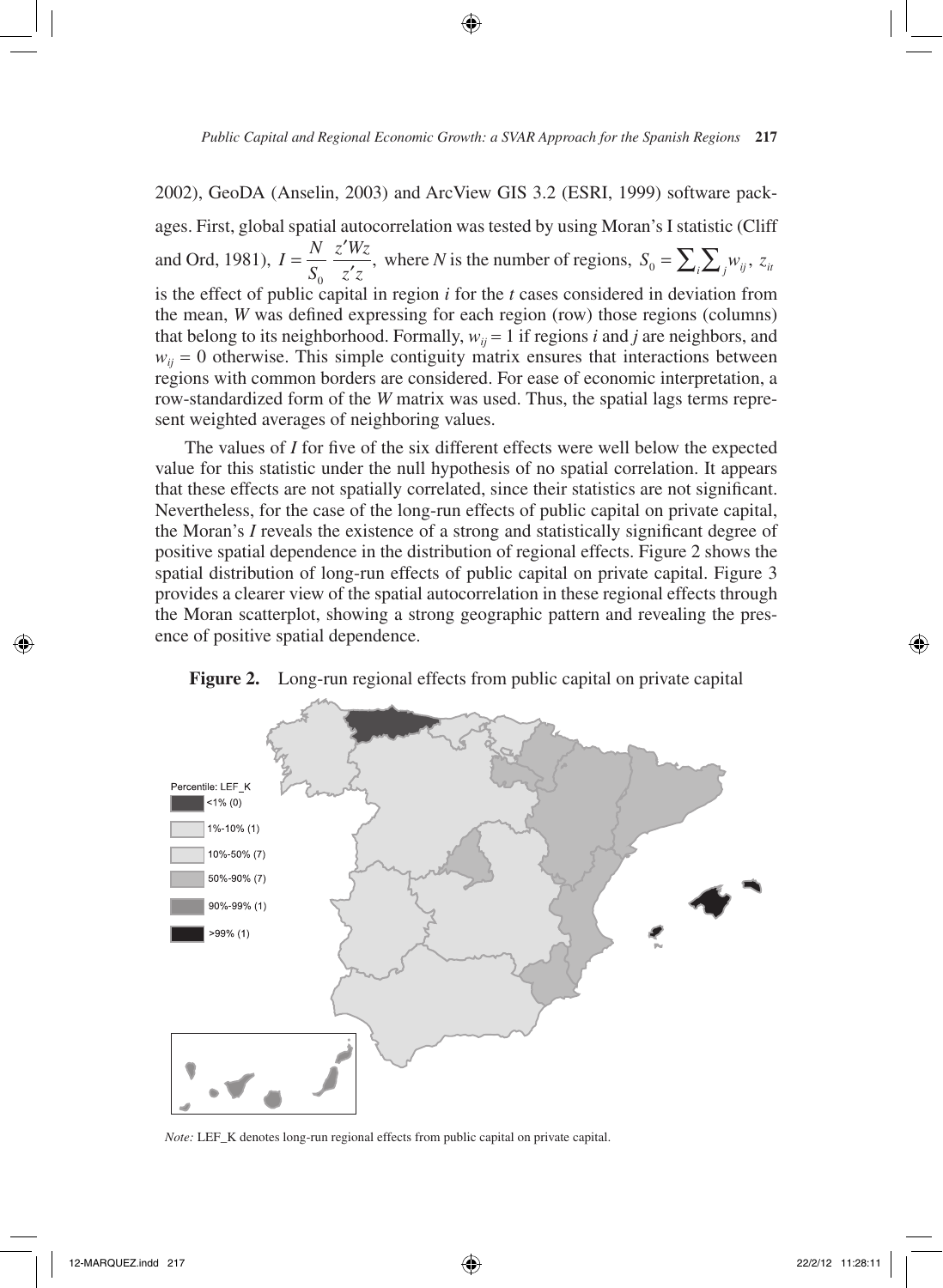

**Figure 3.** Morans' I of long-run regional effects from public capital on private capital

*Note:* LEF\_K denotes long-run regional effects from public capital on private capital; W\_LEF\_K denotes the spatial lag of LEF<sub>K.</sub> For the calculated Moran's I,  $p$ -value =  $0.024$ .

Both figures show a strong geographic pattern, revealing the presence of spatial heterogeneity in the form of two spatial clusters of rich and poor regions, with the rich regional economies' cluster including the regions within the triangle area comprising the axis País Vasco-Cataluña, Cataluña-Valencia and Valencia-País Vasco plus the capital, Madrid, and the islands (Baleares and Canarias); whereas the rest of the regional system could be characterized as the Spanish «periphery» with less economic activity and a much lower level of per capita income.

#### **4. Summary and conclusions**

The effects of public capital on economic growth have received a great deal of attention in the recent economic literature. Within the approaches that have been applied to assess the impact of public infrastructures, this paper estimates the dynamic domestic effects of innovations in public capital using a structural vector autoregressive (S-VAR) methodology for the Spanish regions.

From a methodological point of view, the work contains different innovative features with respect to the previous studies using S-VAR models. First, recently developed panel integration and cointegration tests are used to examine the long-run determinants of aggregate regional production. Thereafter, using a two-step approach (*a la* Engle and Granger, 1987) the detected cointegrating relation is first estimated and then the residuals from the long term relationship are used to estimate individual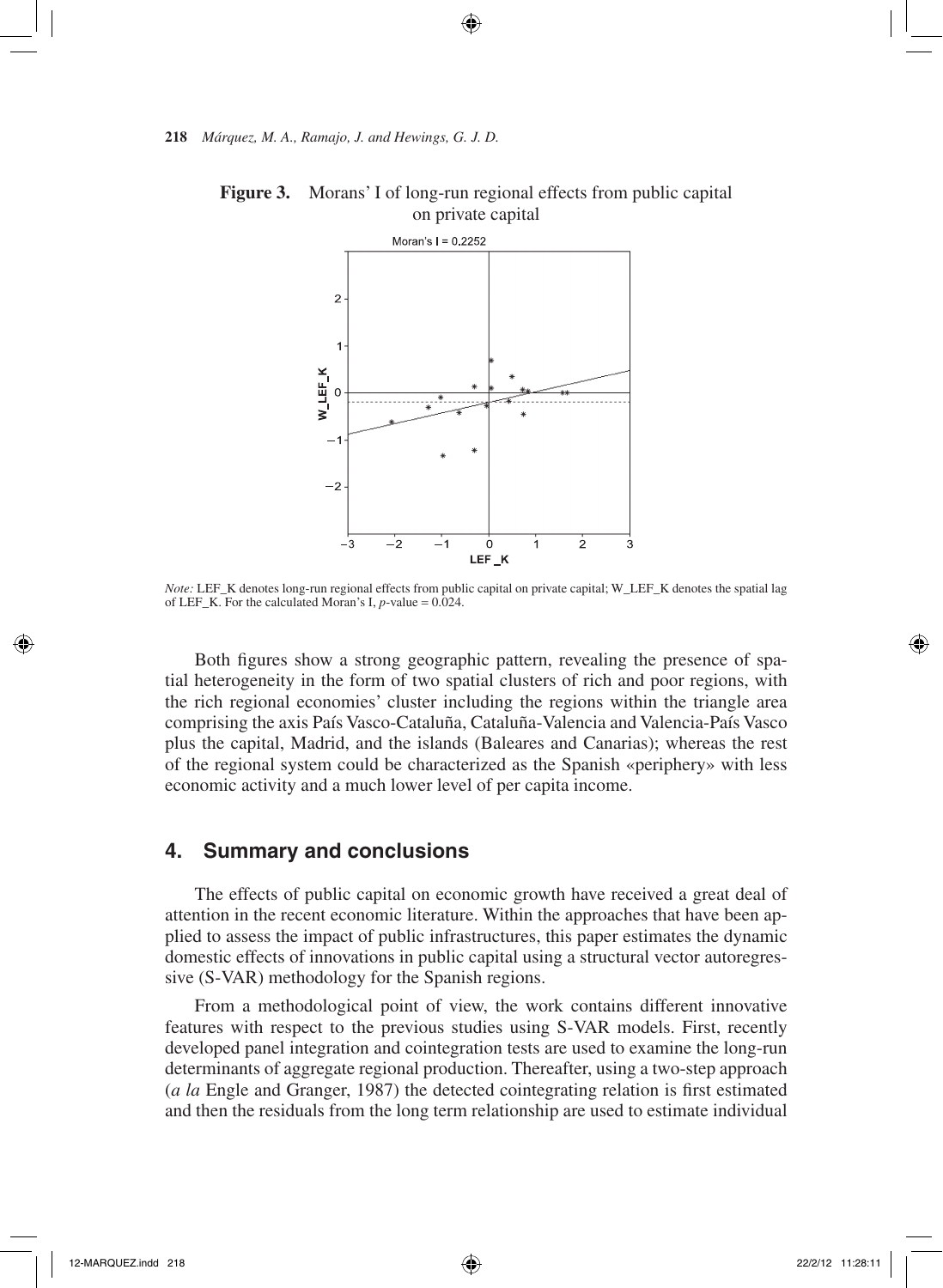region-specific structural vector error-correction (S-VEC) models. Thus, the domestic dynamic properties of the estimated S-VEC models are investigated via impulse response functions that portray the effects of shocks to the public capital installed in one region on the rest of variables of the region. As a general conclusion, the longterm effects of public capital formation installed inside the Spanish regional system could lead to an increase in the long-run in both regional real GAV and employment. Nevertheless, if the aim is to increase private capital in the long-run, there is no empirical evidence about the appropriateness of stimulating private capital through an increase in public capital as an adequate policy measure. In the short-run, private capital and public capital could act as both complements and substitutes, although employment seems to receive a predominantly positive stimulus in the short-run from public capital formation.

From these estimates, the direct substitution effects prevail for the peripheral regions. Thus, more precise indications for policy-making can come from further research on the underlying reasons as to why these effects happen. The findings in this paper suggest that regional policy makers would have to implement regional measures where the increases of public capital do not imply negative effects on private capital.

Finally, this paper considers that there exists cross-sectional independence, which probably is not the case. Further analysis on this issue could be conducted in the future using extended versions of the class of VAR models applied in the present work. The natural extension would be to formulate a «Global VAR» model for the Spanish regional system. This would combine all the S-VAR models in a global specification in which the state variables of each region would be related to the state variables of the rest of the regions (see Pesaran *et al.,* 2004, and Dees *et al.,* 2007). Related to this, if there exists spatial dependence in the data, it would be more appropriate to use a «Second Generation» approach in the unit-roots and cointegration analysis of section 3, which assumes the existence of cross-sectional dependence (Breitung and Pesaran, 2008).

Also, as stated by a referee, another extension for the future could be to split public capital into its two main components: i) transport infrastructure and ii) the rest.

# **Acknowledgements**

The comments of the referees and the editor on earlier versions are greatly appreciated. The authors acknowledge and appreciate the funding received from the Ministry of Science and Innovation of Spain through the project ECO2009-12506.

# **References**

Anselin, L. (2002): *SpaceStat Software for Spatial Data Analysis,* Version 1.91, Ann Arbor, TerraSeer Inc., Michigan.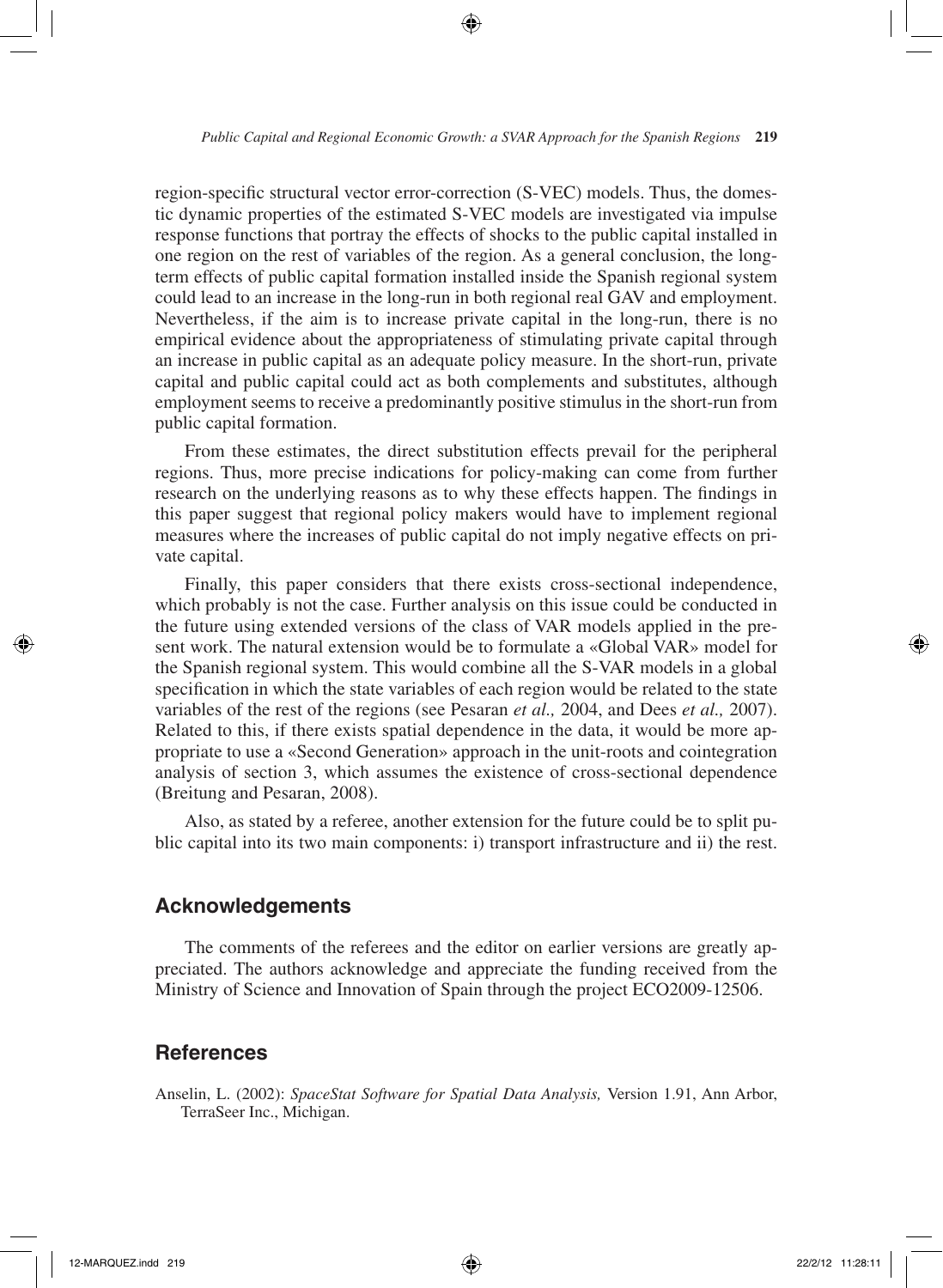- (2003): *GeoDa 0.9 User's Guide, Spatial Analysis Laboratory (SAL),* Department of Agricultural and Consumer Economics, University of Illinois Urbana-Champaign, IL.
- Aschauer, D. A. (1989): «Is Public Expenditure Productive?», *Journal of Monetary Economics,*  23, 177-200.
- (2000): «Do States Optimize? Public Capital and Economic Growth», *Annals of Regional Science,* 34, 343-363.
- Baltagi, B., and Kao, C. (2000): «Nonstationary panels, cointegration in panels and dynamic panels: A survey», *Working Paper* n.º 16, Center for Policy Research, Maxwell School of Citizenship and Public Affairs, Syracuse University, USA.
- Baltagi, B. H.; Griffin, J. M., and Xiong, W. (2000): «To pool or not to pool: homogeneous versus heterogeneous estimators applied to cigarette demand», *Review of Economics and Statistics,* 82, 117-126.
- Banerjee, A. (1999): «Panel Data Unit Roots and Cointegration: an Overview», *Oxford Bulletin of Economics and Statistics,* 61, 607-629.
- Barro, R. J. (1990): «Government Spending in a Simple Model of Endogenous Growth», *Journal of Political Economy,* 98, 103-125.
- Barro, R. J., and Sala-i-Martin, X. (1992): «Public Finance in Models of Economic Growth», *Review of Economic Studies,* 59, 645-661.
- Baxter, M., and King, R. G. (1993): «Fiscal Policy in General Equilibrium», *American Economic Review,* 83, 315-333.
- Boarnet, M. G. (1998): «Spillovers and Locational Effects of Public Infrastructure», *Journal of Regional Science,* 38, 381-400.
- Boscá, J. E.; Escribá, F. J., and Murgui, M. J. (2002): «The Effect of Public Infrastructure on the Private Productive Sector of Spanish Regions», *Journal of Regional Science,* 42, 301-326.
- (2004): «Efectos Macroeconómicos de las Inversiones en Infraestructuras Públicas», mimeo, University of Valencia, Spain.
- Breitung, J. (2000): «The local power of some unit roots tests for panel data», in Baltagi, B. (ed.), *Nonstationary Panels, Panel Cointegration, and Dynamic Panels,* Amsterdam, Elsevier Science, 161-178.
- Breitung, J.; Brüggemann, R., and Lütkepohl, H. (2004): «Structural Vector Autoregressive Modeling and Impulse Responses», in Lütkepohl, H., and Krätzig, M. (eds.), *Applied Time Series Econometrics,* New York, Cambridge University Press, 159-196.
- Breitung, J., and Pesaran, M. H. (2008): «Unit Roots and Cointegration in Panels», in Matyas, L., and Sevestre, P. (eds.), *The Econometrics of Panel Data* (Third Edition), Springer, 279-322.
- Cabrer, B. (ed.) (2001): *Análisis Regional. El proyecto Hispalink,* Ediciones Mundi-Prensa, Madrid.
- Cantos, P.; Gumbau-Albert, M., and Maudos, J. (2005): «Transport Infrastructures, Spillover Effects and Regional Growth: Evidence of the Spanish Case», *Transport Reviews,* 25, 25-50.
- Cliff, A. D., and Ord, J. K. (1981): *Spatial Processes: Models and Applications,* Pion, London.
- Dees, S.; Di Mauro, F.; Pesaran, M. H., and Smith, V. (2007): «Exploring the international linkages of the Euro area: A global VAR analysis», *Journal of Applied Econometrics,* 22, 1-38.
- De la Fuente, A., and Vives, X. (1995): «Infrastructure and Education as Instruments of Regional Policy: Evidence from Spain», *Economic Policy,* 10, 11-51.
- Destefanis, S., and Sena, V. (2005): «Public Capital and Total Factor Productivity: New Evidence from the Italian Regions 1970-98», *Regional Studies,* 39, 603-617.
- Engle, R. F., and Granger, W. J. (1987): «Co-Integration and Error Correction: Representation, Estimation, and Testing», *Econometrica,* 55, 251-276.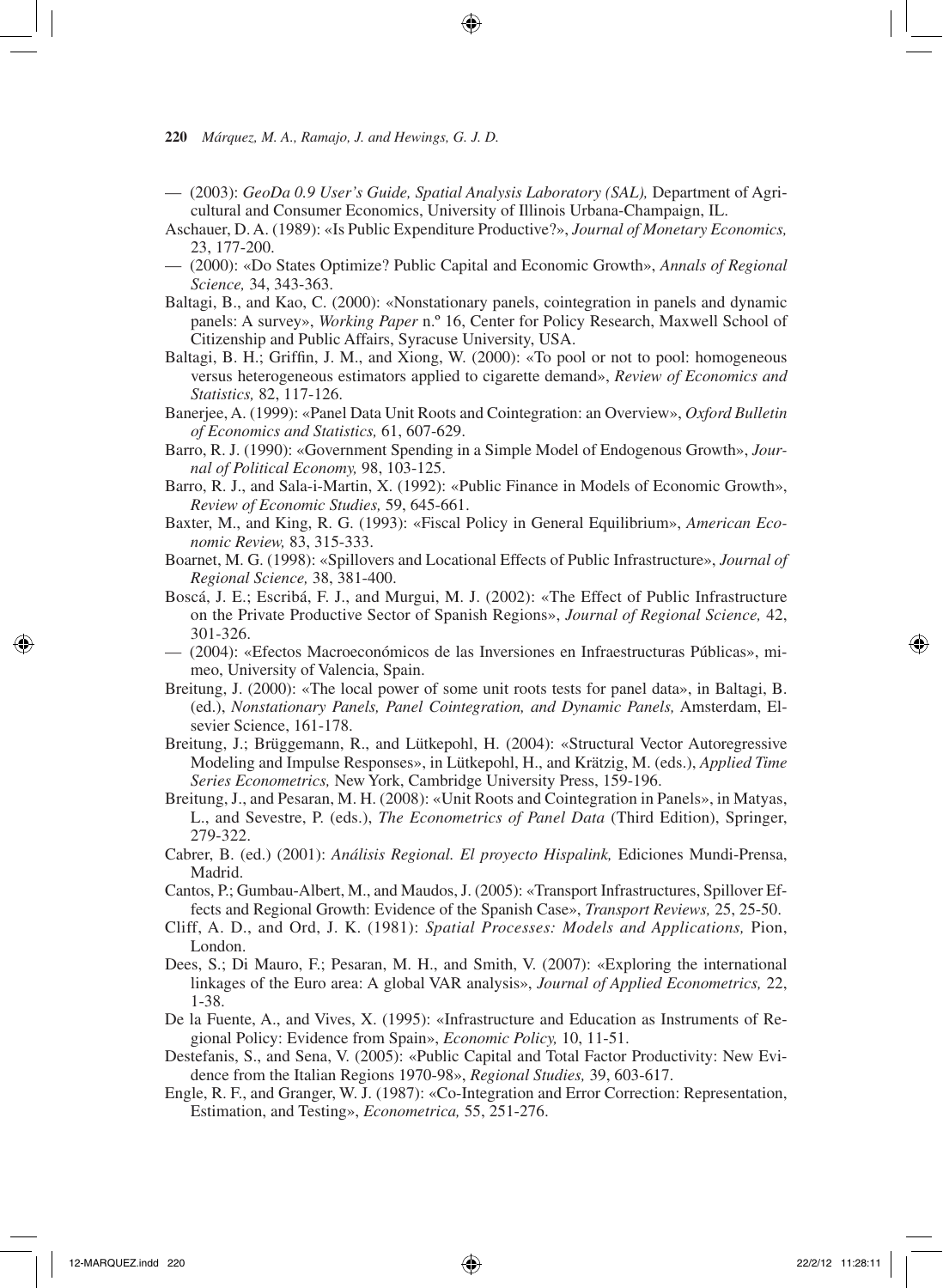ESRI (1999): «Arc View GIS 3.2», *Environmental Systems Research Institute Inc.*, USA.

- Ezcurra, R.; Gil, C.; Pascual, P., and Rapún, M. (2005): «Public Capital, Regional Productivity and Spatial Spillovers», *Annals of Regional Science,* 39, 471-494.
- Fujita, M.; Krugman, P. R., and Venables, A. (1999): *The Spatial Economy,* MIT Press, Cambridge, USA.
- Fujita, M., and Krugman, P. (2004): «The New Economic Geography: Past, Present and the Future», *Papers in Regional Science,* 83, 139-164.
- Fujita, M., and Thisse, J. F. (2002): *Economics of Agglomeration: Cities, Industrial Location and Regional Growth,* Cambridge University Press, Cambridge.
- García-Milá, T., and McGuire, T. (1992): «The Contribution of Publicly Provided Inputs to States' Economies», *Regional Science and Urban Economics,* 22, 229-241.
- González-Páramo, J. M., and Martínez, D. (2003): «Convergence across Spanish regions. New evidence of the effects of public investment», *Review of Regional Studies,* 33, 184-205.
- Gorostiaga, A. (1999): «¿Cómo afectan el capital público y el capital humano al crecimiento? Un análisis para las regiones españolas en el marco neoclásico», *Investigaciones Económicas,* 23, 95-114.
- Hadri, K. (2000): «Testing for stationarity in heterogeneous panel data», *Econometric Journal,*  3, 148-161.
- Head, K., and Mayer T. (2004): «The Empirics of Agglomeration and Trade», in Henderson, V., and Thisse, J. F. (eds.), *Handbook of Urban and Regional Economics,* 4, North Holland, New York.
- Holtz-Eakin, D., and Schwartz, A. (1995): «Spatial Productivity Spillovers from Public Infrastructure: Evidence from State Highways», *International Tax and Public Finance,* 2, 459-468.
- Im, K.; Pesaran, M. H., and Shin, Y. (2003): «Testing for unit roots in heterogeneous panels», *Journal of Econometrics,* 115, 53-74.
- Kamps, C. (2005): «The Dynamic Effects of Public Capital: VAR Evidence for 22 OECD Countries», *International Tax and Public Finance,* 12, 533-558.
- Kao, C. (1999): «Spurious Regression and Residual-Based Tests for Cointegration in Panel Data», *Journal of Econometrics,* 90, 1-44.
- Kao, C., and Chiang M. H. (2000): «On the estimation and inference of a cointegrated regression in panel data», in B. Baltagi (ed.), *Nonstationary Panels, Panel Cointegration, and Dynamic Panels,* Elsevier Science, Amsterdam.
- Karada, M.; Delikta, E., and Önder, O. (2004): «The effects of public capital on private sector performance in Turkish regional manufacturing industries», *European Planning Studies,*  12, 1145-1156.
- Krugman, P. (1991): «Increasing Returns and Economic Geography», *Journal of Political Economy,* 99, 483-99.
- Levin, A.; Lin, C. F., and Chu, C. (2002): «Unit roots tests in panel data: Asymptotic and finitesample properties», *Journal of Econometrics,* 108, 1-24.
- Lucas, R. E. Jr. (1988): «On the Mechanics of Economic Development», *Journal of Monetary Economics,* 22, 3-42.
- (1993): «Making a Miracle», *Econometrica,* 61, 251-272.
- Maddala, G. S., and King, I. M. (1998): *Units Roots, Cointegration and Structural change,*  Cambridge, Cambridge University Press.
- Maddala, G. S., and Wu, S. (1999): «A comparative study of unit root tests with panel data and a new simple test», *Oxford Bulletin of Economics and Statistics,* 61, 631-652.
- Mark, N. C.; Ogaki, M., and Sul, D. (2005): «Dynamic Seemingly Unrelated Cointegrating Regressions», *Review of Economic Studies,* 72, 797-820.
- Márquez, M. A.; Ramajo, J., and Hewings, G. J. D. (2010): «Measuring the Spillover Effects of Public Capital: A Bi-Regional Structural Vector Autoregressive Analysis», *Letters in Spatial and Resource Sciences,* 3, 111-125.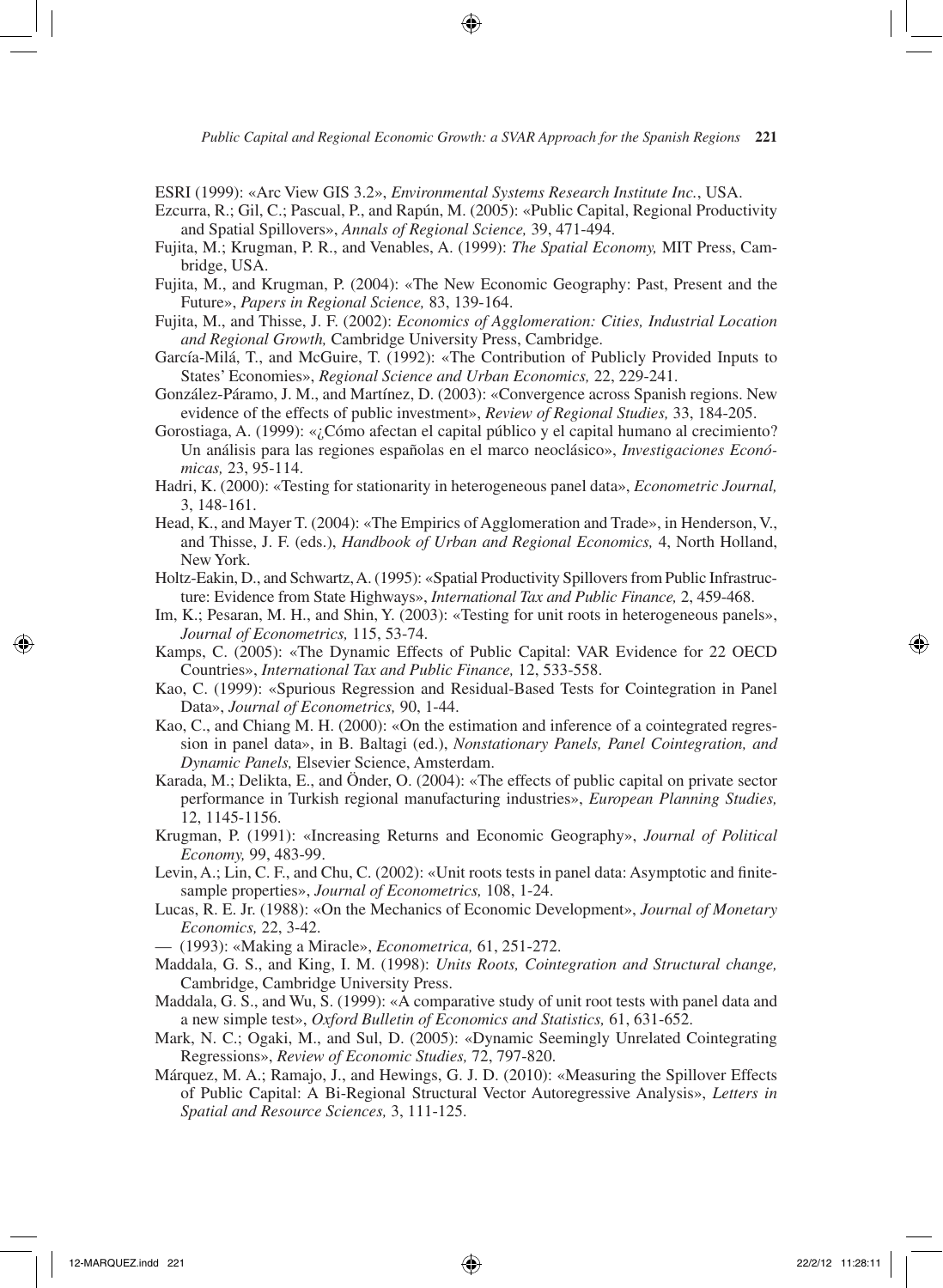- Martínez-López, D. (2006): «Linking Public Investment to Private Investment. The Case of Spanish Regions», *International Review of Applied Economics,* 20, 411-423.
- Mas, M.; Maudos, J.; Pérez, F., and Uriel, E. (1996): «Infrastructures and productivity in the Spanish regions», *Regional Studies,* 30, 641-649.
- Mas, M., and Maudos, J. (2005): «Infraestructuras y crecimiento regional en España diez años después», in Villaverde, J. (ed.), *Competitividad regional en la Unión Europea ampliada,*  Instituto de Estudios Fiscales, Madrid, 143-167.
- Moreno, R.; López-Bazo, E., and Artís, M. (2002): «Public Infrastructure and the Performance of Manufacturing Industries: Short- and Long-run Effects», *Regional Science and Urban Economics,* 32, 97-121.
- Munnell, A. (1990): «Why has Productivity Declined? Productivity and private investment», *New England Economic Review,* Federal Reserve Bank of Boston, January-February, 3-22.
- Pedroni, P. (1999): «Critical values for cointegration tests in heterogeneous panels with multiple regressors», *Oxford Bulletin of Economics and Statistics,* 61, 631-652.
- (2004): «Panel cointegration: asymptotic and finite sample properties of pooled time series tests with an application to the PPP hypothesis», *Econometric Theory,* 20, 597-625.
- Pereira, A. M., and Roca-Sagalés, O. (1999): «Public Capital Formation and Regional Development in Spain», *Review of Development Economics,* 3, 281-294.
- (2001): «Public Capital and Private Sector Performance in Spain: A Sectoral Analysis», *Journal of Policy Modelling,* 23, 371-384.
- (2003): «Spillover effects of Public Capital Formation: Evidence from the Spanish Regions», *Journal of Urban Economics,* 53, 238-256.
- Pesaran, M. H.; Shin, Y., and Smith, R. J. (1999): «Pooled mean group estimation of dynamic heterogeneous panels», *Journal of the American Statistical Association,* 94, 621-634.
- (2000): «Structural Analysis of Vector Error Correction Models with Exogenous I(1) Variables», *Journal of Econometrics,* 97, 293-343.
- Pesaran, M. H.; Schuermann, T., and Weiner, S. M. (2004): «Modeling Regional Interdependencies Using a Global Error-Correcting Macroeconometric Model», *Journal of Business and Economic Statistics,* 22, 129-162.
- Pulido, A., and Cabrer, B. (eds.) (1994): *Datos, Técnicas y Resultados del Moderno Análisis Económico Regional,* Ediciones Mundi-Prensa, Madrid.
- Ramírez, M. D. (2000): «The Impact of Public Investment on Private Investment Spending in Latin America: 1980-95», *Atlantic Economic Journal,* 28, 210-225.
- Redding, S., and Venables, A. J. (2004): «Economic geography and international inequality», *Journal of International Economics,* 62, 53-82.
- Roca-Sagalés, O., and Sala, H. (2006): «Efectos Desbordamiento de la Inversión en Infraestructuras en las Regiones Españolas», *Investigaciones Regionales,* n.º 8, pp. 143-161.
- (2010): «Public Capital Effects and Regional Spillover in Spain», in Cuadrado-Roura, J. R. (ed.), *Regional Policy, Economic Growth and Convergence,* Springer-Verlag Berlin, 187-209.
- Romer, P. (1986): «Increasing returns and long run growth», *Journal of Political Economy,* 94, 1002-1037.
- (1990): «Endogenous Technological Change», *Journal of Political Economy,* 98, 71-102.
- Romp, W., and de Haan, J. (2005): «Public Capital and Economic Growth: a Critical Survey», *European Investment Bank Papers,* 10/1, 40-71.
- (2007): «Public Capital and Economic Growth: A Critical Survey», *Perspektiven der Wirtschaftspolitik,* 8, 6-52.
- Salinas-Jiménez, M. M. (2004): «Public infrastructure and private productivity in the Spanish Regions», *Journal of Policy Modeling,* 26, 47-64.